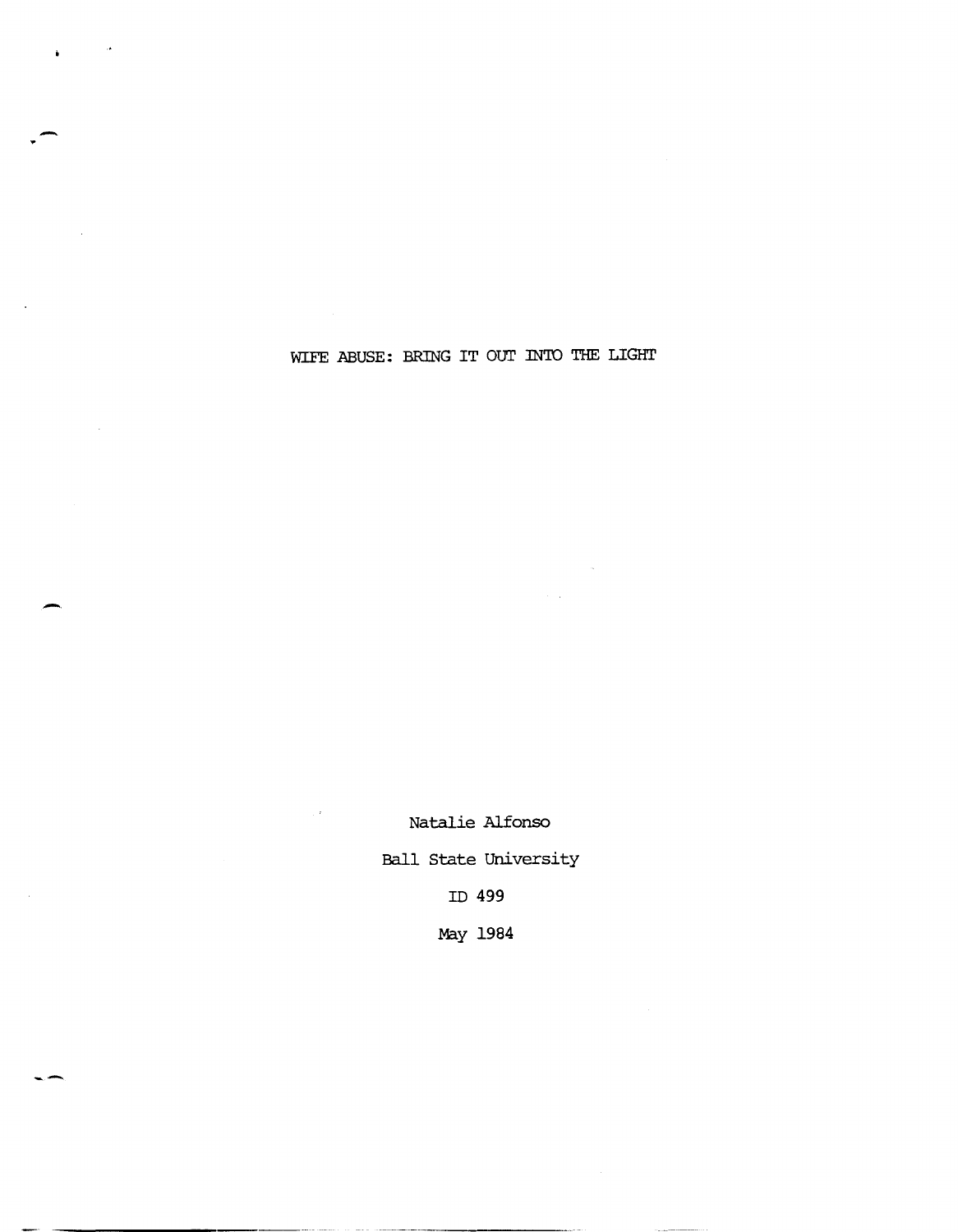

-

 $\ddot{ }$ 

-

The problem of wife abuse is not a new one. It has been around for centuries. But it has only been within the last two decades that it has been recognized as a serious social problem. Steinmetz (1980) reports that somewhere between one half to three fourths of all women have probably experienced physical violence from their partner at some time. And for one out of every five of those women the violence occurs repeatedly. One out of every fifteen are beaten severely, and an estimated 1700 deaths occur every year as a result of wife abuse. The statistics are sobering. Another study (Straus, 1977-78) sampled over 200 American couples. The findings suggested that about eight million wives are physically abused by their partner in anyone year.

Besides the number of women being abused, another important factor to consider is the frequency of the violence. In the sane study, Straus reported that nineteen percent of the respondents received two beatings per week. But even these statistics nay be well on the lenient side. Due to the highly personal nature of the problem, many cases are probably not even reported. But the attitude toward wife abuse is changing. Before the 1970's, cases of wife abuse were kept hushed and simply not discussed. "What would the neighbors think if they knew?" But with the onset of the feminist movement, wife abuse is being brought out into the light, and society is finally beginning to deal with it. While the public is becoming aware of violence in the horre, getting factual information and a plan of action into the hands of the people is a slow and tedious process. The purpose of this paper is to present both fact and theory and to dispell some of the myths as to what happens, why it happens, and who it happens to, and to shed some light on what is currently being done and what still needs to be done about this tragic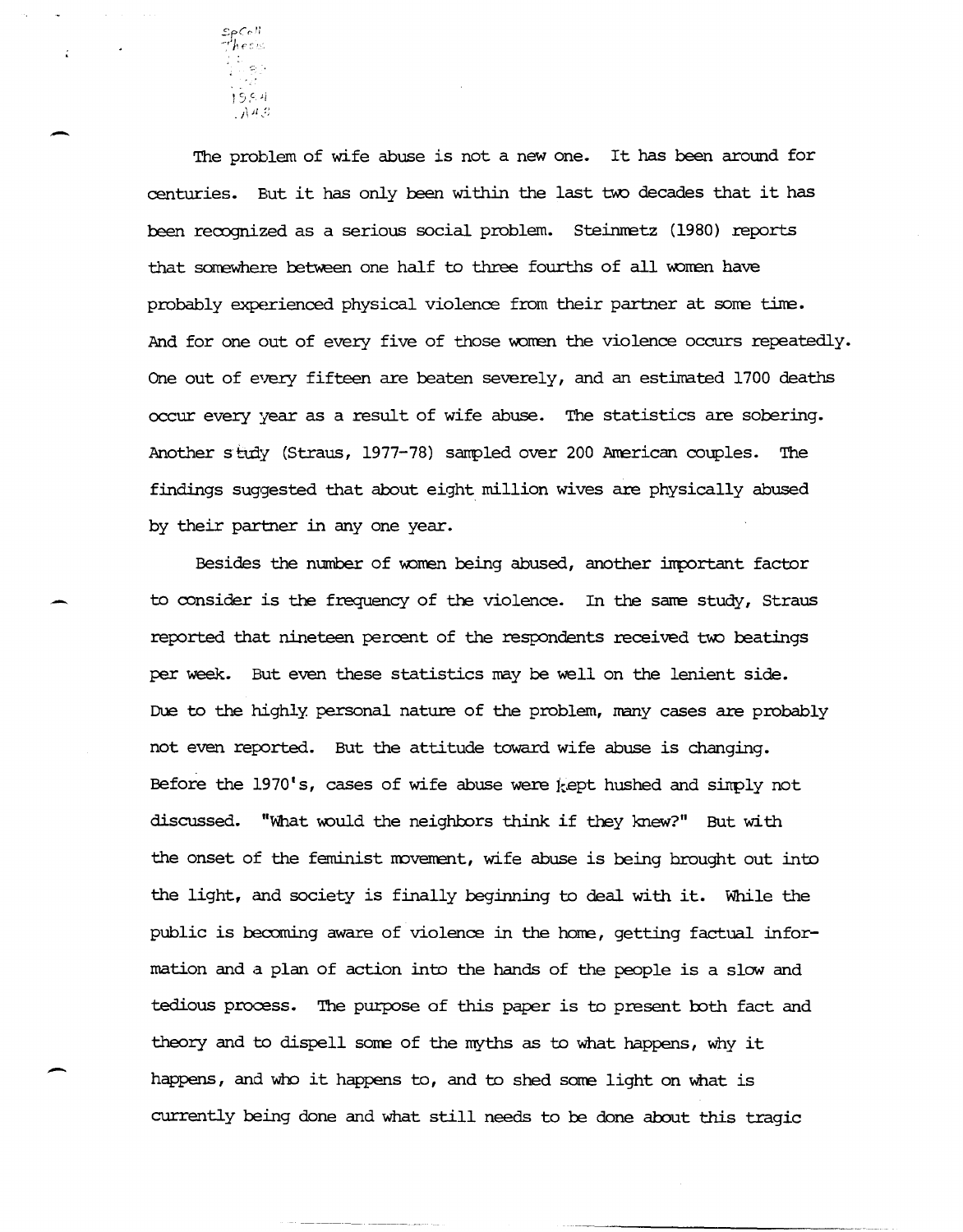problem.

What exactly is wife abuse? The problem in achieving a solid definition of wife abuse cones about because of the nurrerous variables involved. Even anong the research there are different ways of categorizing and defining wife abuse. In some studies, wife abuse is seen on a continuum, focusing on the frequency of the batterings. Others consider the extent of physical hann (Peretti, 1978). Still others focus on the different types of behavior exhibited during the beatings (Straus, 1977-78). These are important variables to consider. Some people argue that a certain amount of violence is normal in any relationship as there is bound to be conflict and conflict resolution. Virtually every family nember has participated in, or at least witnessed some form of violence against another family member. Parents spank children. Siblings have rivalries. Those behaviors are seen as nonnal and acceptable. And for some couples, a degree of spouse battering (a slap or a shove) is also nornal. But the question remains, "Where does nornal conflict resolution end and abuse begin?"

What happens in cases of wife abuse? -She said that she was terribly afraid of him and that he had threatened her on many occasions. She describes brutal beatings. -They had not been narried very long, however, when he slapped her, and from then on his beatings were frequent and vicious. -He threatened her with knives and told one of her girlfriends that someday he would kill her. He had beaten her. -She said that she had been discharged from the hospital where she had undergone treatment because of a beating. She is afraid to press charges. In answer to my question, she had said she did call the police but did

-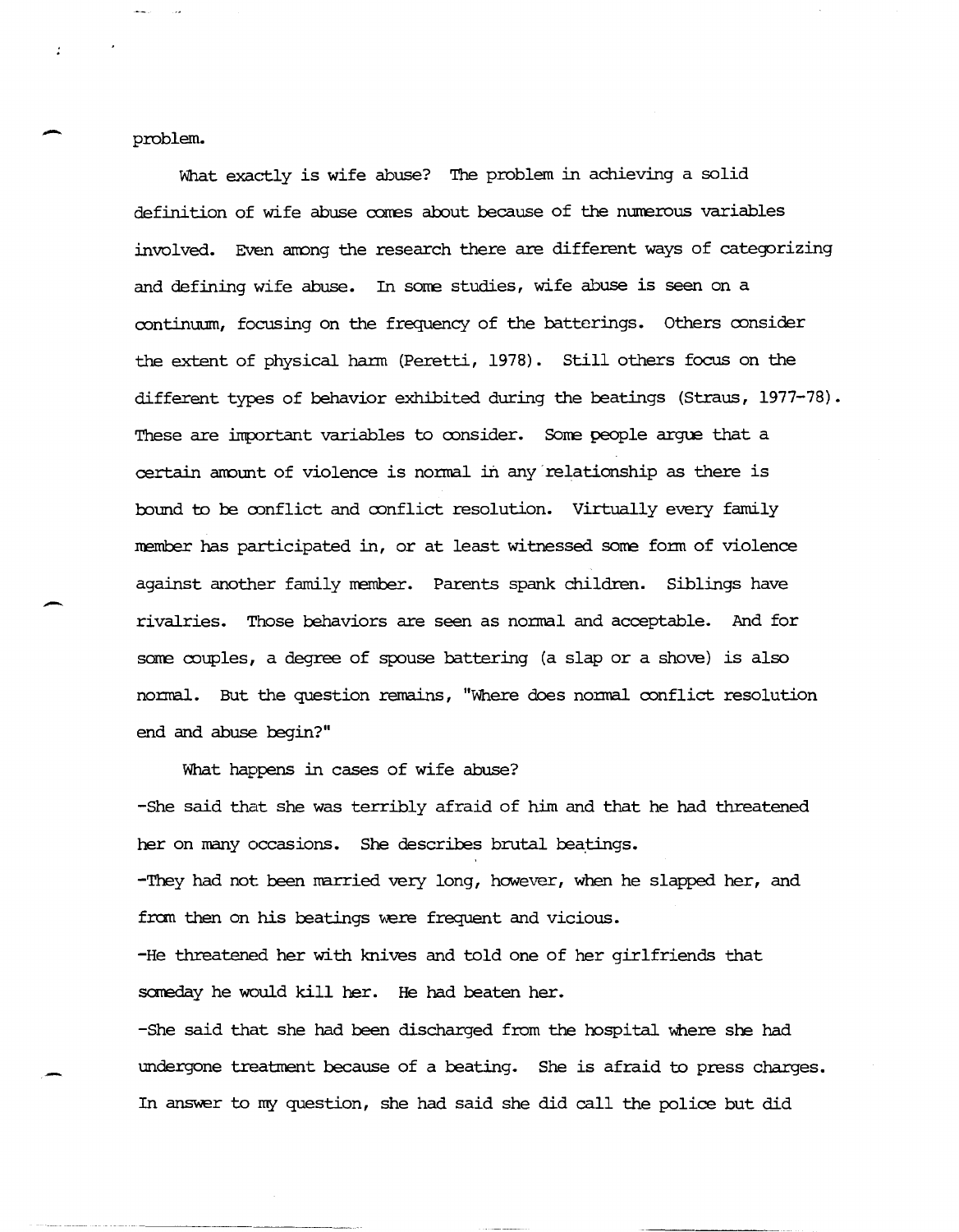not receive any help. One her husband told the police she had deliberately injured herself.

-She had a· hole in her neck where she said he had dug her with the end of a ooat hanqer. There were other marks and bruises and she was very upset. (Nichols, 1977)

The preceeding are excerpts from the files of the psychologist who saw these women in therapy. They give but a glimpse of what actually goes on in cases of wife abuse. Some researchers have said that, in many ways, wife abuse is very similar to child abuse. The victim suffers both physically and emotionally, often under circumstances of no provocation at all. The physical abuse received could range anywhere from hitting and slapping to sexual abuse to attempted murder. For most women, it was found that the majority of physical abuse was directed to the head, neck, and shoulder areas, though many times women suffered blows to the chest, abdomen, back, and thighs because bruises in those areas are not usually detected by others (Star, Clark, Goetz, and O'Malia, 1979). According to Peretti (1978), ironically, for some couples the abuse takes place in the bedroom and afterwards culminates in a love making session. "For these nales, they subconsciously view sex as an act of aggression, rather than an expression of affection. The sex act becomes yet a further act of aggressiveness toward the wives." In other cases, if the woman is pregnant, the abuser will beat her continuously in the abdomen area until she spontaneously aborts.

-

In order to scientifically measure the actual behavior involved in wife abuse, Straus (1977-78) utilized the Physical Violence Index of the Conflict Resolution Techniques scales (CRI'). An OVerall Violence Index indicated the extent to which any of the following eight behaviors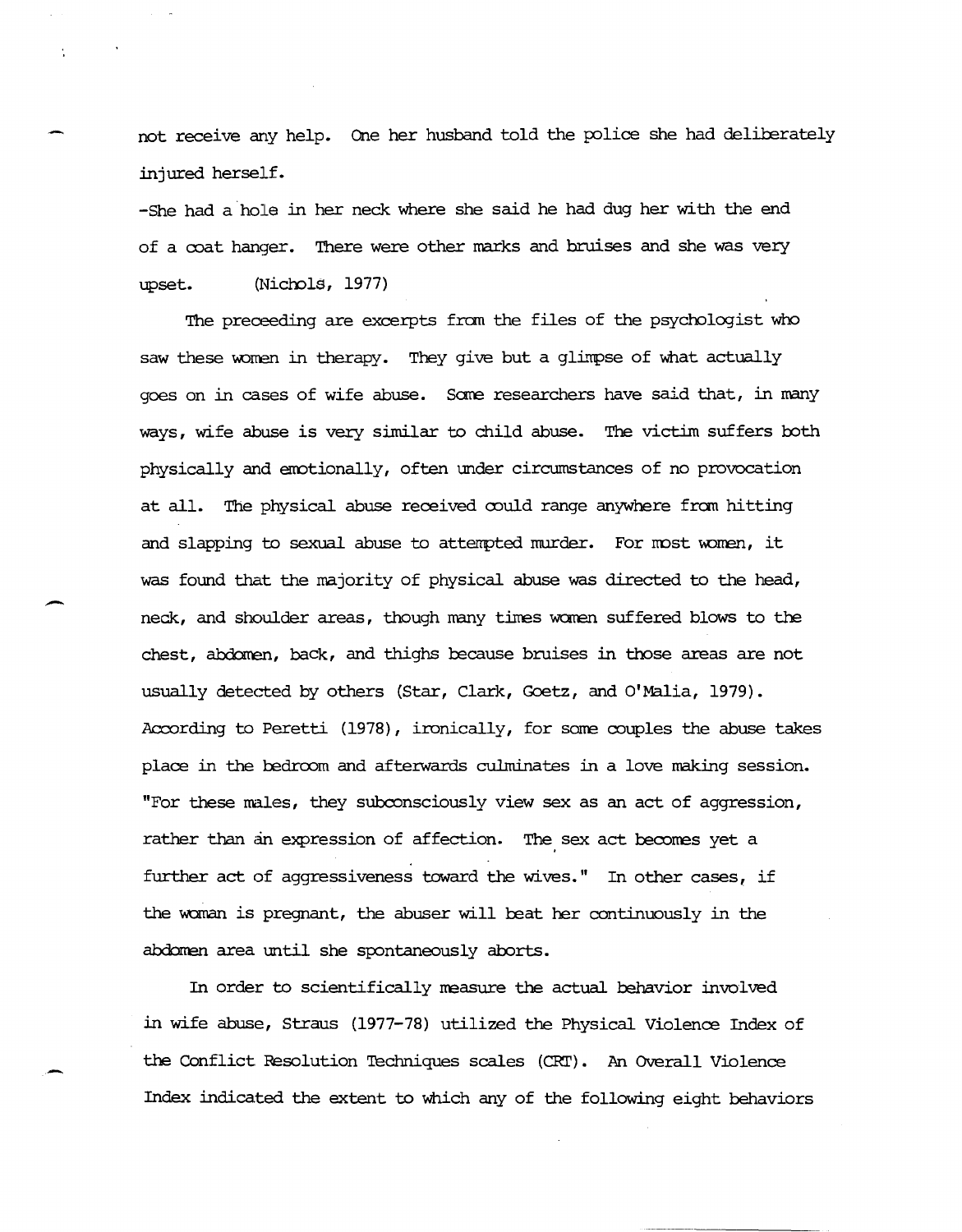were carried out during the previous twelve months.

1. Throwing things at spouse

2. Pushing, shoving or grabbing

3. Slapping

-

.-

4. Kicking, biting, or hitting with fists

5. Hit or tried to hit with something

6. Beat up

7. Threatened with a knife or gun

8. Used a knife or gun

Fran this scale came his "severe violence index" or "Wife Beating Index" which represented the extent to which the last five items of the scale occurred. Only the last five behaviors were considered wife abuse as these behaviors produced a higher risk of serious injury.

Bruises, fractures, broken bones, lacerations - all of these are part of the physical aspect of this kind of abuse, but another more damaging beating is the emotional abuse these women suffer. When a woman is continually abused by sorreone she loves, she suffers much loss. She experiences a loss of things she had hoped for in a relationship, of self-esteem and self respect, a loss of a sense of security and trust for that man, and often times a loss of her emotional and physical health as well as the possible loss of her marriage (Lieberknecht, 1978).

Who does it happen to? A few years ago, people thought this type of domestic violence only occurred within lower socio-economic classes where often tines the man was out of work or "down on his luck." And in fact, the lower socio-economic classes do have more reported cases of wife abuse as calculated by the police and hospitals. But the myth is easily dispelled with the realization that the middle and upper classes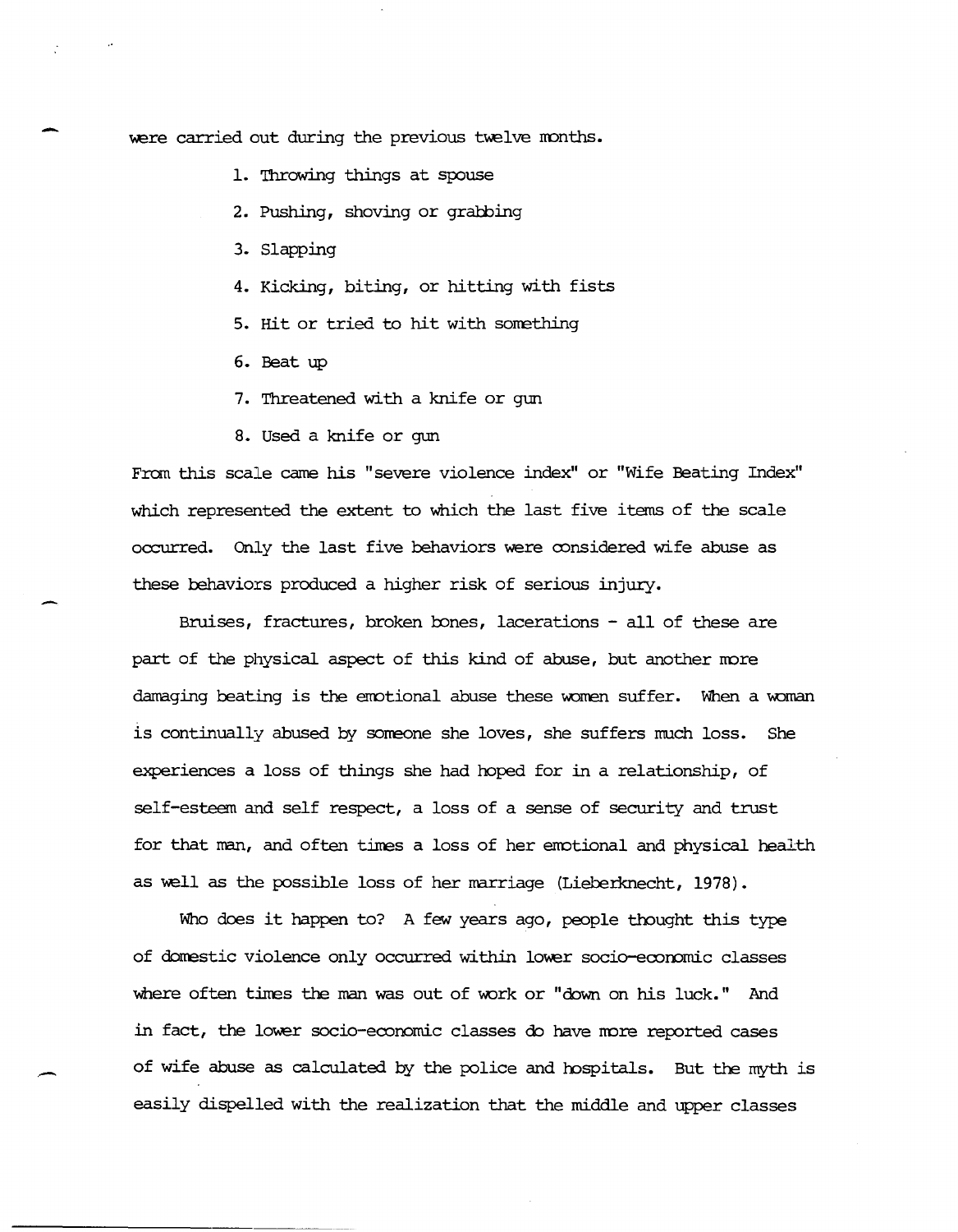simply may not be reporting cases because of social stigmas. The middle and upper class families, the more prominent people in the communities, have more to lose (McShane, 1979). One survey conducted in Maryland (Petersen, 1980) looked at this aspect of the problem. They defined social class as pertaining to the husband's education level, income, occupation, employment stability, and home ownership as opposed to rental. In each category, the situation most characteristic of a lower class produced a higher percentage of reported cases of wife abuse. McShane (1979) reported that "violence is most likely to occur when a wife's education or occupational status was greater than that of her husband's." But the bottom line to all the research is that the occurence of wife abuse cuts across all socio-economic levels, all education levels, all ages of couples, and all sizes of families (those with children, as opposed to childless families) (Flynn, 1977).

-

 $\overline{\phantom{0}}$ 

-

"Data slow abuse is not determined by geographic area, racial, ethnic, or religious backgrounds, or income levels, though there are differences in its frequency" (Steinmetz, 1980).

But what kinds of women are abused? There are many stereotypes as to what type of woman is abused. One stereotype is that those women are sadomasochistic and subconsciously enjoy being abused. Therefore, it is not a social problem, but a psychological problem of the victim. Another popular stereotype infers that the woman antagonizes and causes the violent behavior of the man - again putting the blame on the victim. A third stereotype says the woman is probably very masculine and domineering and that the man is just finally "fighting back." Here again the woman is to blame for her own beating (Carlson, 1977). But despite these stereotypes there are some common characteristics of battered women.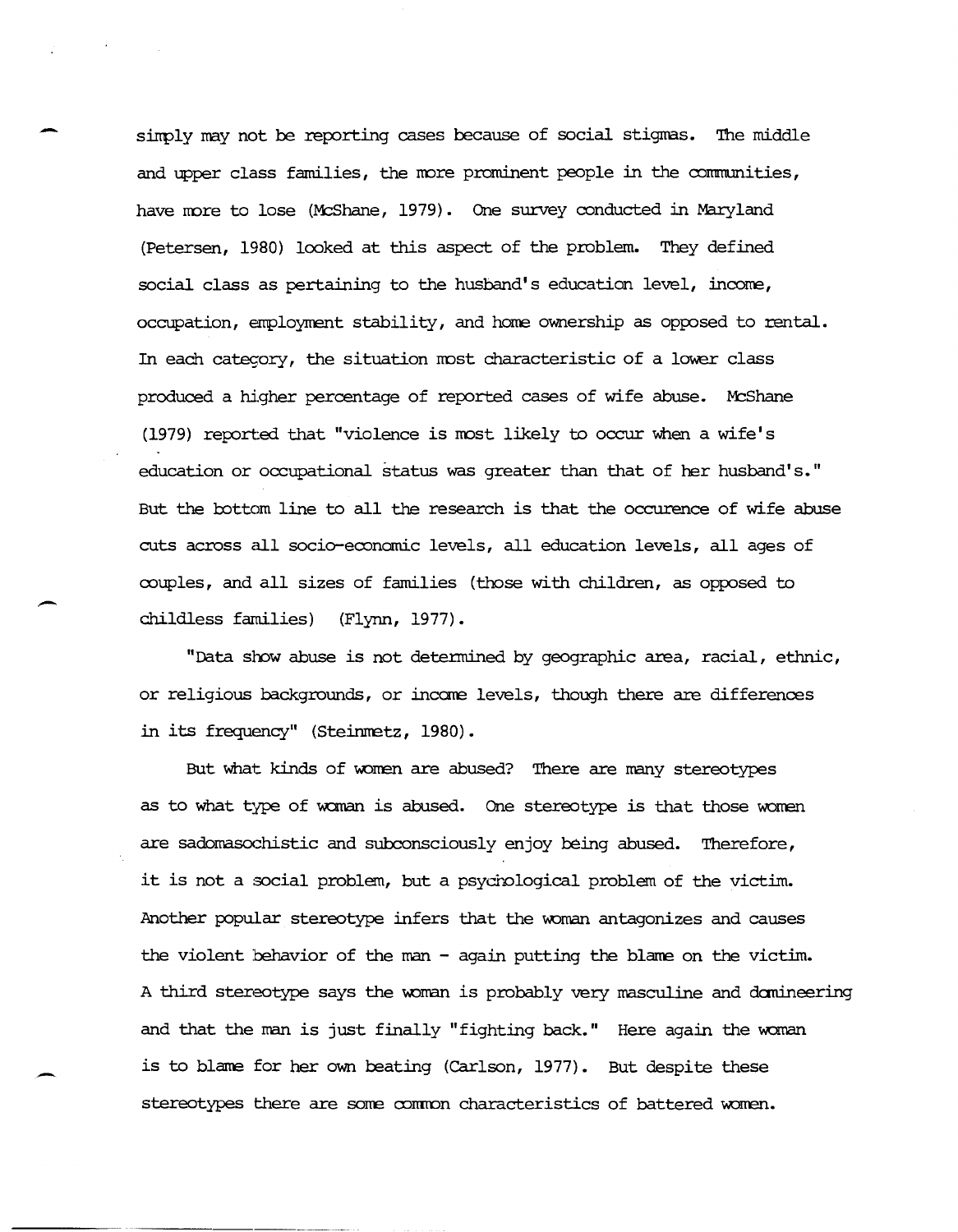She tends to have a low self-esteem, and feels trapped and isolated from the rest of the world. She is typically a tradionalist in her beliefs concerning family unity and female sex roles. She accepts responsibility for the batterer's actions; she feels guilty, yet denies her fear and her anger. Many times she will use sex as a way to establish intimacy. And she sincerely believes that no one can help her.

What kind of man beats his wife? According to Margaret Elbow (1977) this man, through his violent behaviors, is projecting the blame for marital strife onto the wife. He is the type of man who cannot tolerate autonomy from his wife. He strictly adheres to his own expectancies for the marital relationship, and when those expectations are not net he lashes out at the only person, from his point of view, who could be responsible - his wife. The abusive husband often uses sex as an act of aggression or exercising power. But he too, tends to have a low selfesteem. And this man sincerely believes that his behavior is perfectly justified and should not result in negative consequences toward him.

-

-

There are those who believe some marriages are more prone to the occurrence of wife abuse than others. Syrronds (1979) categorized wife abuse cases into two groups. The first is a marriage that is prone to violence. In this relationship the husband exhibited violent behavior before the marriage and before the relationship even began. He is the type of person who choses to use violence to resolve conflict. In this case, the woman is obviously not to blame for his violent behavior, but merely becomes his scapegoat or an outlet for his frustration. The second type of marriage is one in which the violence results frorn conflict in the relationship. It "occurs later in the marriage and is a product of the relationship." This second category is not to suggest that here the woman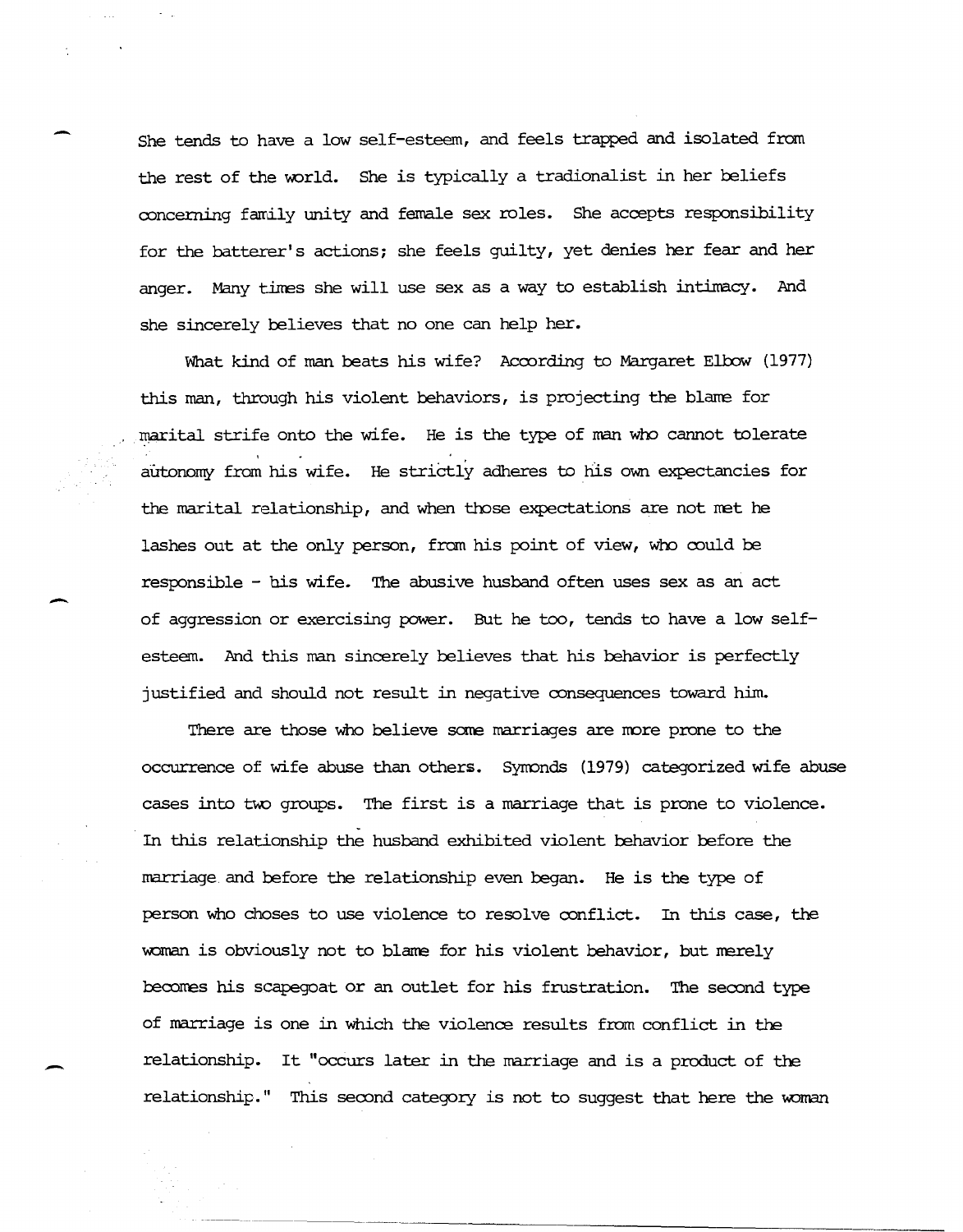is to blame for the violence, or that violent behavior is an acceptable means of resolving conflict. Yet, this second group is more likely to be open to seeking outside help and the success rate for therapy in this type of situation is much higher.

Throughout this paper wife abuse has been referred to only in the context of an actual marriage relationship. It is important to note that this violence also occurs in toyfriend-girlfriend relationships, with couples who are living together, any time there is an intimate relationship involved. And, just to be fair, it is also true that husband abuse occurs - probably with greater frequency than one would imagine. There are women who are physically violent toward their husbands. The statistics show an equal number of fatalities for husband abuse as in cases of wife abuse. But the truth is that this figure merely reflects the fact that women are more apt to use weapons, thus accounting for a high fatality rate in cases of husband abuse. But the fact remains that there is an overwhelmingly greater number of wife abuse cases than husband abuse cases (Flynn, 1977).

Why does it happen? Though there is a myriad of possible reasons for each individual case, currently there are two overriding theories to explain why wife abuse occurs. One theory states that it is because of the "sexist structure and traditions of society." The other theory explains that this abuse comes as a result of social structure stress and violent behavior either witnessed or experienced in the family of origin (Petersen, 1980).

 $Historically,$  countless civilizations have viewed the woman as chattel of the man. When she was given in marriage to him, she became his property. And being his property, he had the right to do whatever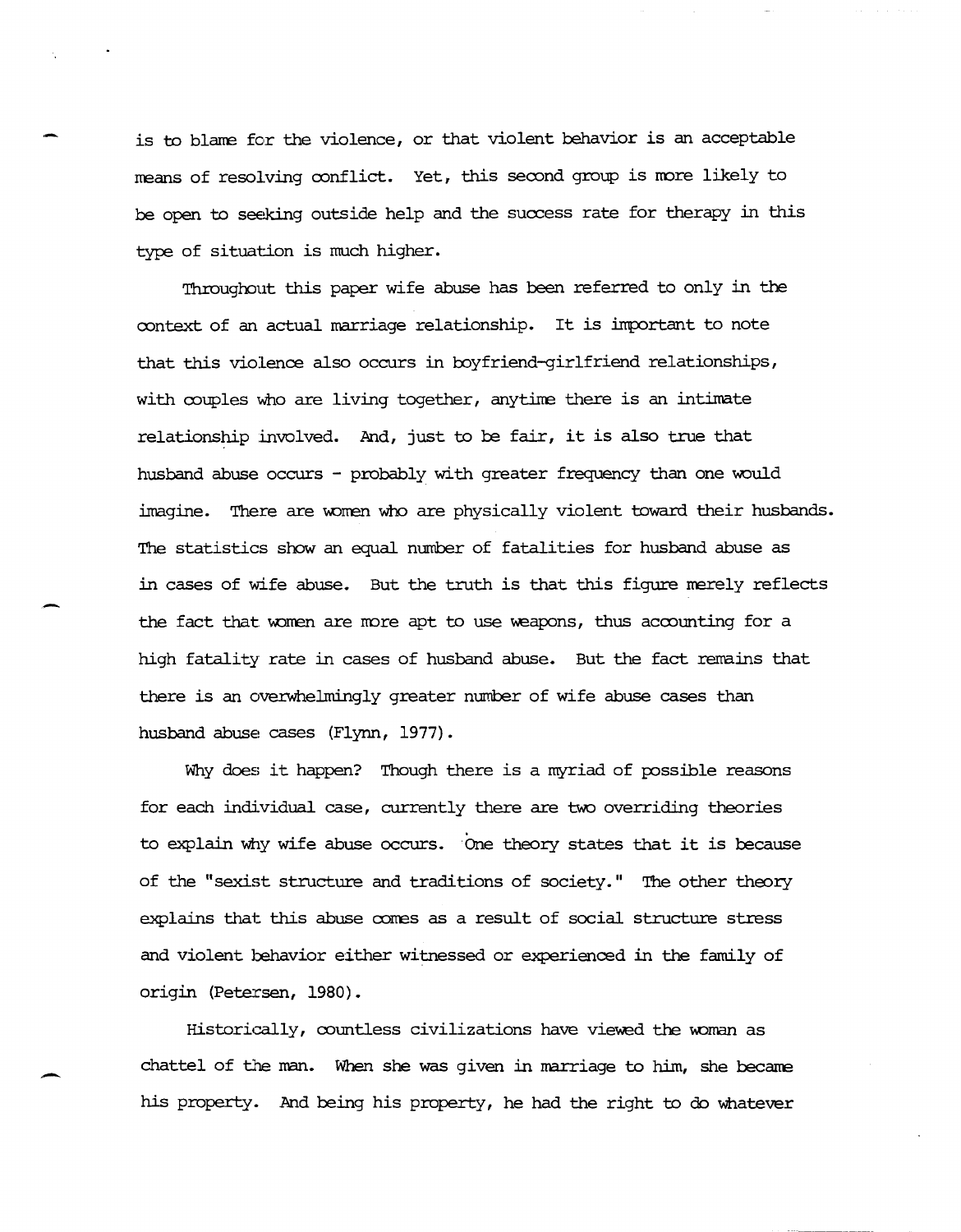pleased him. If this neant physically abusing her, well, he was within his legal rights. Even today that notion still exists, though in more subtle ways. Many people still view society as a "man's world", a "patriarchal society." In situations of wife abuse this is evident in the fact that often the victim is accused of provoking the attacks despite the fact that the perpetrator was behaving in an unacceptable manner. Sometimes it appears as if the abuser is almost being protected, while the victim is forced to defend her actions or lack of actions (Nichols, 1977; Straus, 1977-78). There are even those who claim that aggression in males is biological, as is passivity in females (Star, 1970). Therefore aggressive behavior is a natural physiological reaction for men.

The second theory is expressed by Hanks and Fosenbaum (1977) when they say "It is suggested that the women carry the conditions of their early family situations into the marriage." Some studies have shown that there is a definite relationship between violence in the family of origin and violence in the present marriage. This relationship occurred for both men and women. It seems that if violence was common with the man or woman's parents, violence was more likely to occur in the marriage. And the violence was greater the more violence was witnessed or experienced in childhood. A very small percentage of battered women claim not to have come from homes where one parent acted violently toward the other or toward the children, or toth.

But what about this question of violence or at least aggressive behavior in any family? There are those who believe that violence is at the very foundation of our society. Straus (1977-78) states three theoretical bases for the presence of wife abuse in our society. First, "the family is a type of social group characterized by a high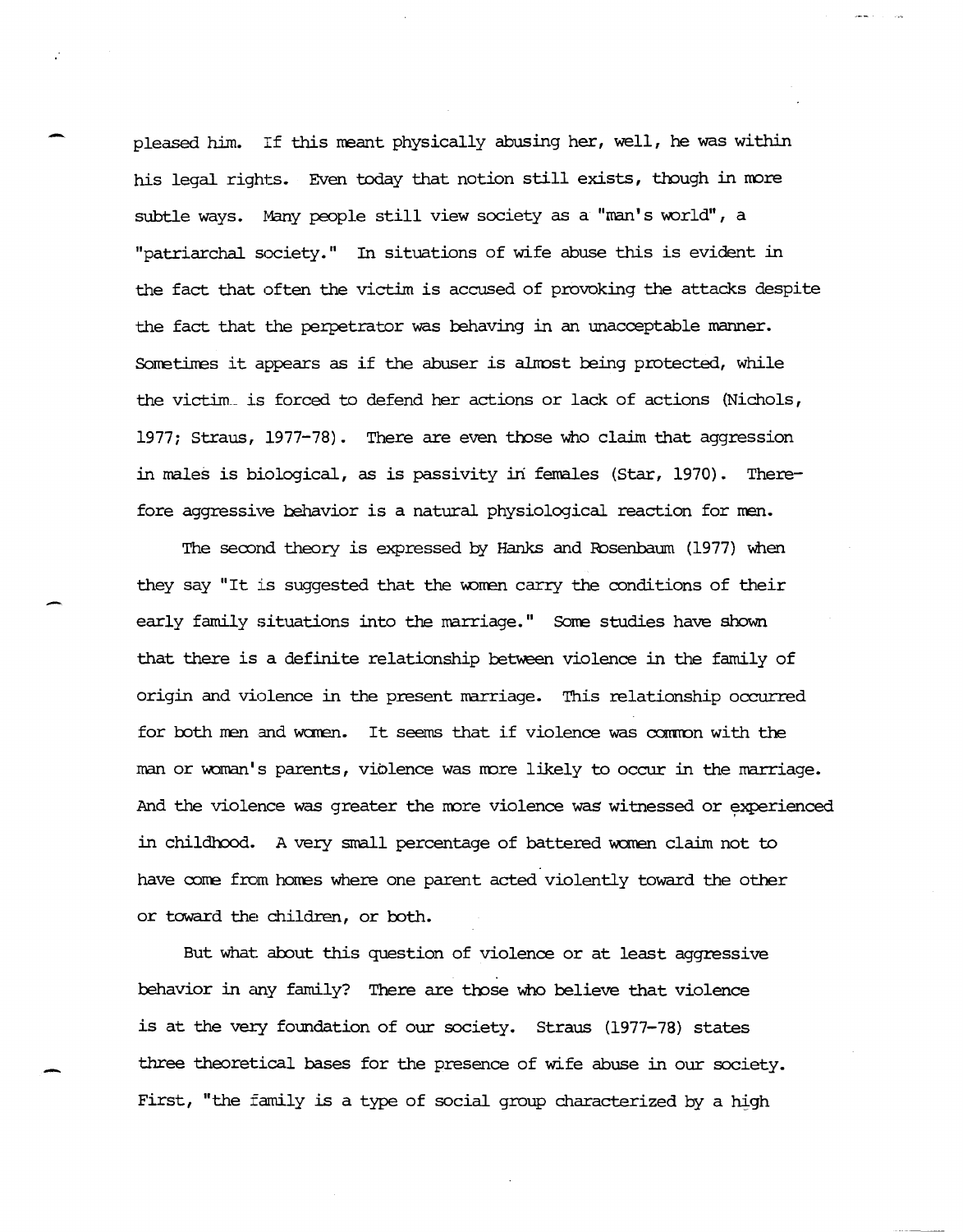level of conflict." The conflict comes as a result of there being a greater amount of time at risk with family members than with non-family members. The more time spent with an individual or group of individuals, the more likely the potential conflict. There is also a greater intensity of involvement between family members and a broader range of activities over which to dispute. Actually the family life cycle is probably more stressful than any other interpersonal relationship. But if the family is so prone to conflict, why is violence the avenue of choice? Straus explains this when he says that "the United States is a nation which is fundamentally committed to the use of violence to maintain the status quo or to achieve desirable changes.", and "the child rearing patterns typically employed by American parents train children to be violent." Culturally, it is acceptable to deal with certain types of oonflict in an aggressive manner. But is this the basis for the wife abuse syndrome? The research remains inconclusive.

-

-

"The question itself derives from the elementary assumption that any reasonable individual, having been beaten and battered by another person, would avoid being victimized again (or at least avoid the attacker)." (Gelles, 1976) Surprisingly, this is not the case in situations of wife abuse. An overwhelming number of battered women remain and endure the relationship despite the physical and psychological abuse. Why is it that so many battered women stay with their husband? And why is it that those who do leave often times will return again and again? Hendrix, La Godna, and Bohen (1978) state that the biggest reason for not getting out of the situation is fear. She may fear retaliation by her husband. She may fear for her children. She may be afraid of sinply being on her own or afraid of what others would think of her. Other reasons for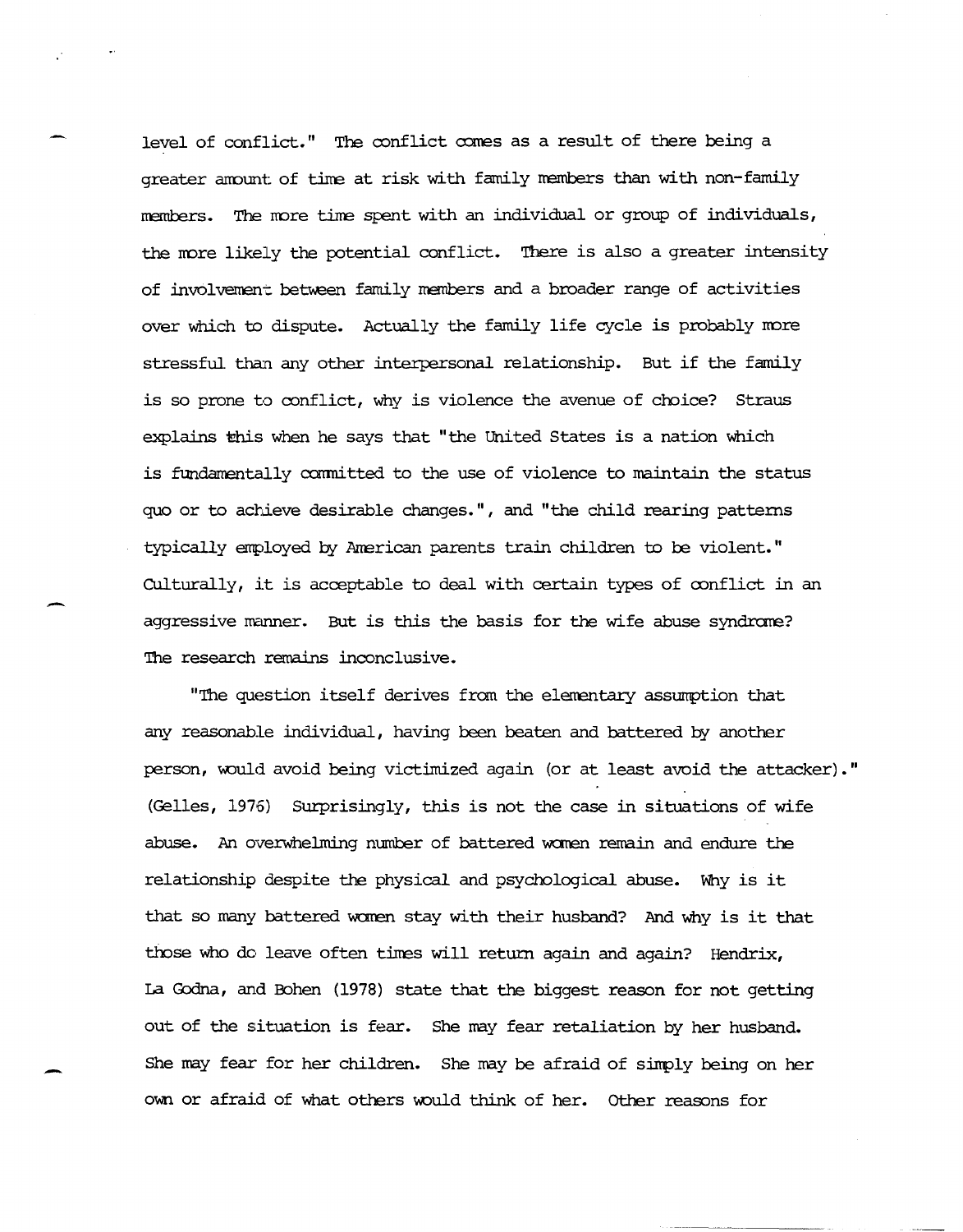remaining may :include a belief that the husband will eventually change, economic hardship - her own or the family's, children who need a father's economic support, doubt as to her ability to accept the severing of that emotional tie, a negative self concept, stigmatization of divorce, or the difficulty of women with children to find work (Gelles, 1976). Eisenberg and Seyrrour (1978) conducted a study of wanen who had been battered. Their reasons for staying included the husband's pleading and promising to change, the husband's threats and or performance of further acts of violence, they had no where else to go, the children were still in the marital home, and fear. There are many factors which affect the decision of whether to go or stay. *"HON* much is enough?" is a question many women ask themselves. "What is an intolerable level of violence?" This threshold differs for each woman, and is usually looked at in terms of the ratio between rewards and punishments. (Rewards being security, companionship, etc.) Studies have shown that the more severe the violence, the more likely the woman will seek outside help. Also, the frequency of the abuse has an effect on whether or not she will seek help (Gelles, 1976; Bass, 1979). The women who are beaten only about once a month or less tend to stay longer in the situation. They also many-times never report the abuse and never seek outside aid, or even medical attention.

Many of these women already have a lowered self image and the thought of defying their husbands or fighting back in any way is just not feasible in their minds. This is similar to the idea of learned helplessness. They would rather endure the beatings and hope that things will change rather than allow anyone to think they cannot handle their marriage commitment.

There are those who claim that the phenomenan of the battered wife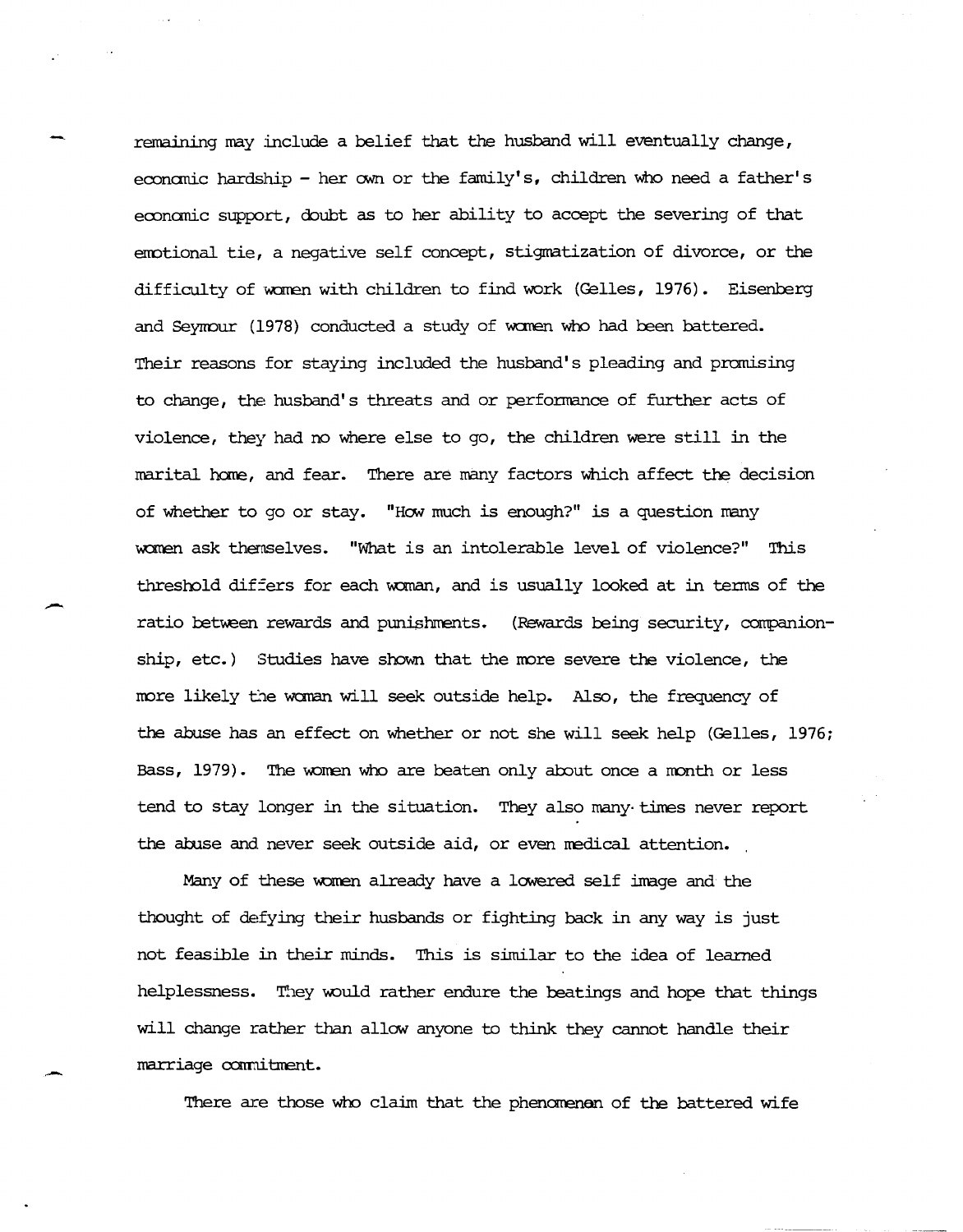staying in the relationship is evidence of Freudian theory of fenale masochism. The reasoning behind this is that if she is not actively seeking to get out of the abusive situation, she must be somehow enjoying the beatings, or they must not be as severe as she claims. But recent study in victimology may be able to more clearly explain why the women may feel compelled to remain. Attorney Alan D. Eisenberg says, "This (the fear experienced) can be compared to the Bettelheim syndrome where concentration camp prisoners identified with the guards to prolong their survival. Most women in that position simply feel imprisoned. The man's physical, financial, and social advantage has convinced her it is not only impossible, but immoral to escape his brutality." (Eisenberg, 1978)

-

--

-

Syrronds (1979) lists three phases of reaction of victims to violent crimes. 1. Impact phase - This phase is one of shock, denial, and disbelief. The victim tries to "nonnalize" the situation, rationalizing that it is not so unusual for a husband to hit his wife. 2. Traumatic Psychological Infantilism - In this phase the victim "cries, clings to the perpetrator, or becomes ingratiating and appeasing." and 3. Depressive phase  $-$  Here the victim becomes withdrawn, self accusatory, believing that this is the way it has to be.

In severe cases, often the key ingredient to this mind control game is isolation. This has been found to be true in other victim situations such as POW's, rape victims, child abuse victims, etc. In wife abuse this isolation comes about in two ways. First, in many cases the husband is extremely jealous and suspicious of his wife and her interaction and contact with other people, especially men. Often the beatings come as a result of his suspicions. So, in order to avoid the beatings, the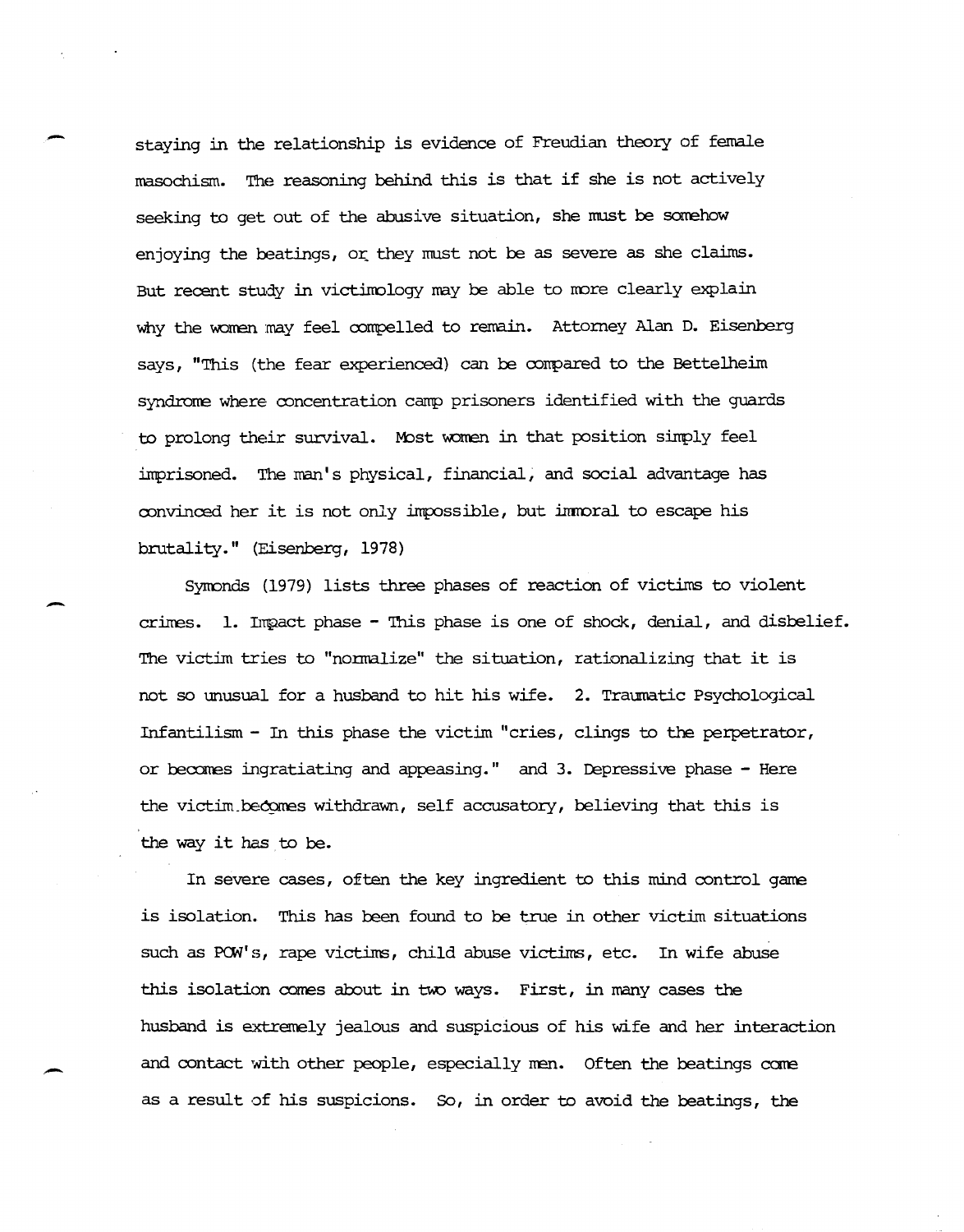woman will refrain from social activities. She many spend all her time at home, fearing even a simple trip to the grocery store might arouse his anger. In doing this she becomes physically isolated from normal social interaction, so she clings to him. The second way a wife abuse victim is isolated is because of the embarrassment or shame she may feel. She feels she cannot talk to family or friends about the beatings and therefore lacks the social support network that is necessary for her to stand up to her husband and to deal effectively with the situation.

What services are available for battered women? The abused wife has a myriad of needs. Fortunately, an increasing number of services are available to her. Higgins (1978) breaks down the services into three categories. One category consists of the emergency and transition services. Included are crisis hotlines, information and referral services, hospital emergency rooms, victim aid centers, the police department, and other emergency contacts such as clergy, doctors, attorneys, etc. This category of services is designed to meet the immediate needs of safety, medical attention, and shelter. These services can also be instrumental in helping a woman find temporary housing, legal help, and financial assistance. The second category includes counseling services for the woman, her husband, and joint sessions for the couple to come together, though frequently the husband will refuse to take part in any type of counseling. The two major purposes of counseling are to ventilate emotions such as anger, guilt, or frustration, while objectively analyzing the marriage relationship and then to devise a plan of action considering all the possible alternatives and their consequences. The abused woman has special counseling needs which will be discussed later. The third category of services deals with public infonnation and planning.

-

-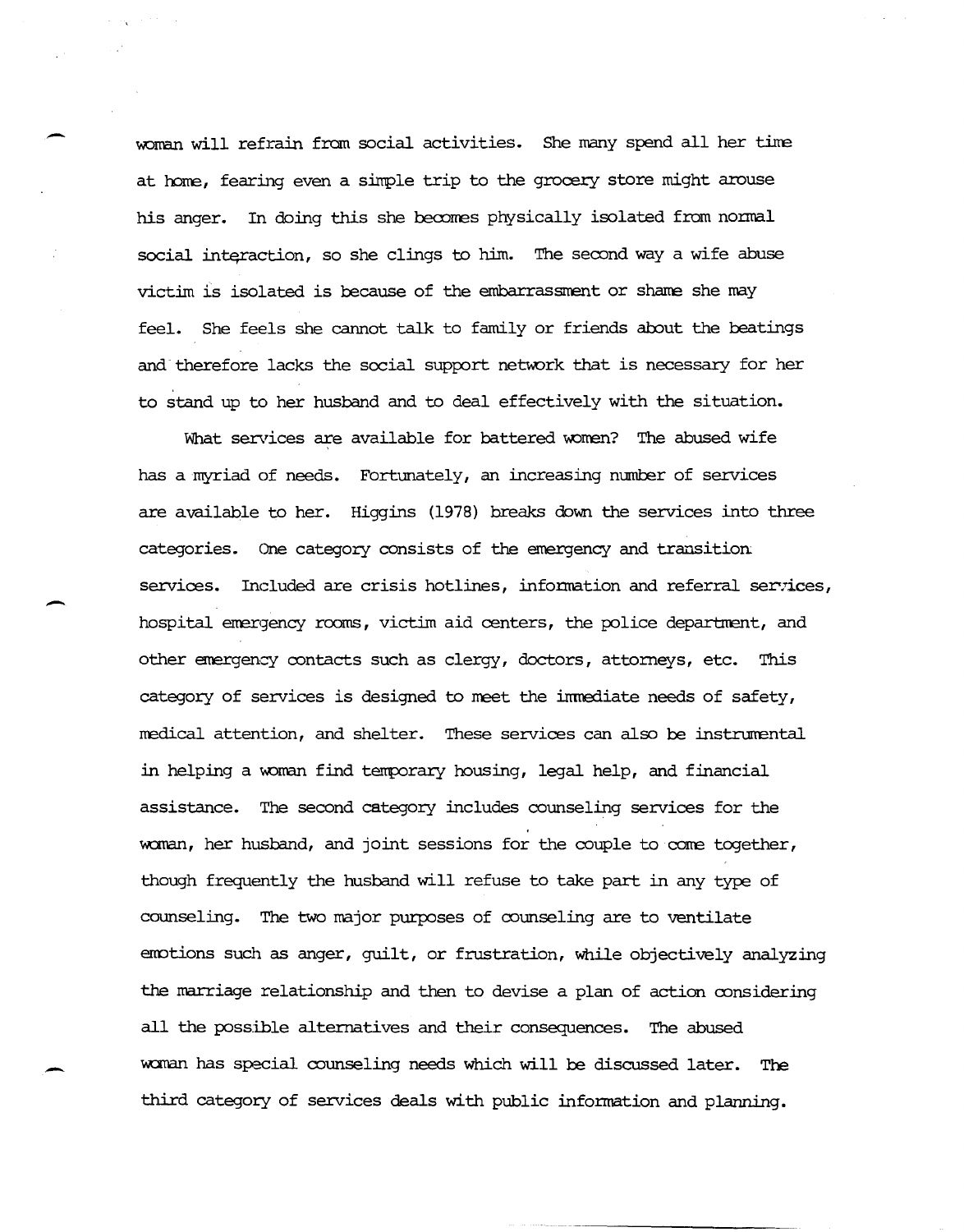The goals are threefold: to make the public aware of the problem, to plan and coordinate services and to publicize the available services.

"The objective is to provide the battered woman with service that is comprehensive, continuous, and coordinated."  $(Costantino, 1981)$ For this reason a multidisciplinary approach is necessary because of the variety of needs of the abused woman. In order to prevent services from contradicting or rendering ineffective other services, a four component plan for the coordination of services is proposed by Costantino. The first part is the Intake Component, which is designed to assess needs, educate the woman as to what services are available, and to plan the initial strategy for intervention. Next, the Social Work Component is to assist 'with the psychological and emotional trauma and referral to appropriate services and organizations. Counseling within this component should be time limited and goal specific. Third is the Legal Component. This is geared to provide legal assistance in the form of legal advice or actual representation. This step helps the woman generate all possible avenues of action - protection orders , divorce  $proceedings$ , child custody, etc. And the final component is the Collaboration Component. This consists of a coordination by representatives of each referral agency for a comprehensive strategy and interservices understanding and conmunication. This final step also helps to assess progress, to redefine goals, reevaluate strategies, and to assess weaknesses in the overall intervention process.

In cases of wife abuse, though psychological and legal counseling are important: factors in intervention, they are clearly secondary to the immediate needs for physical safety. These women have special housing needs, whether overnight or long tenn, because of special

-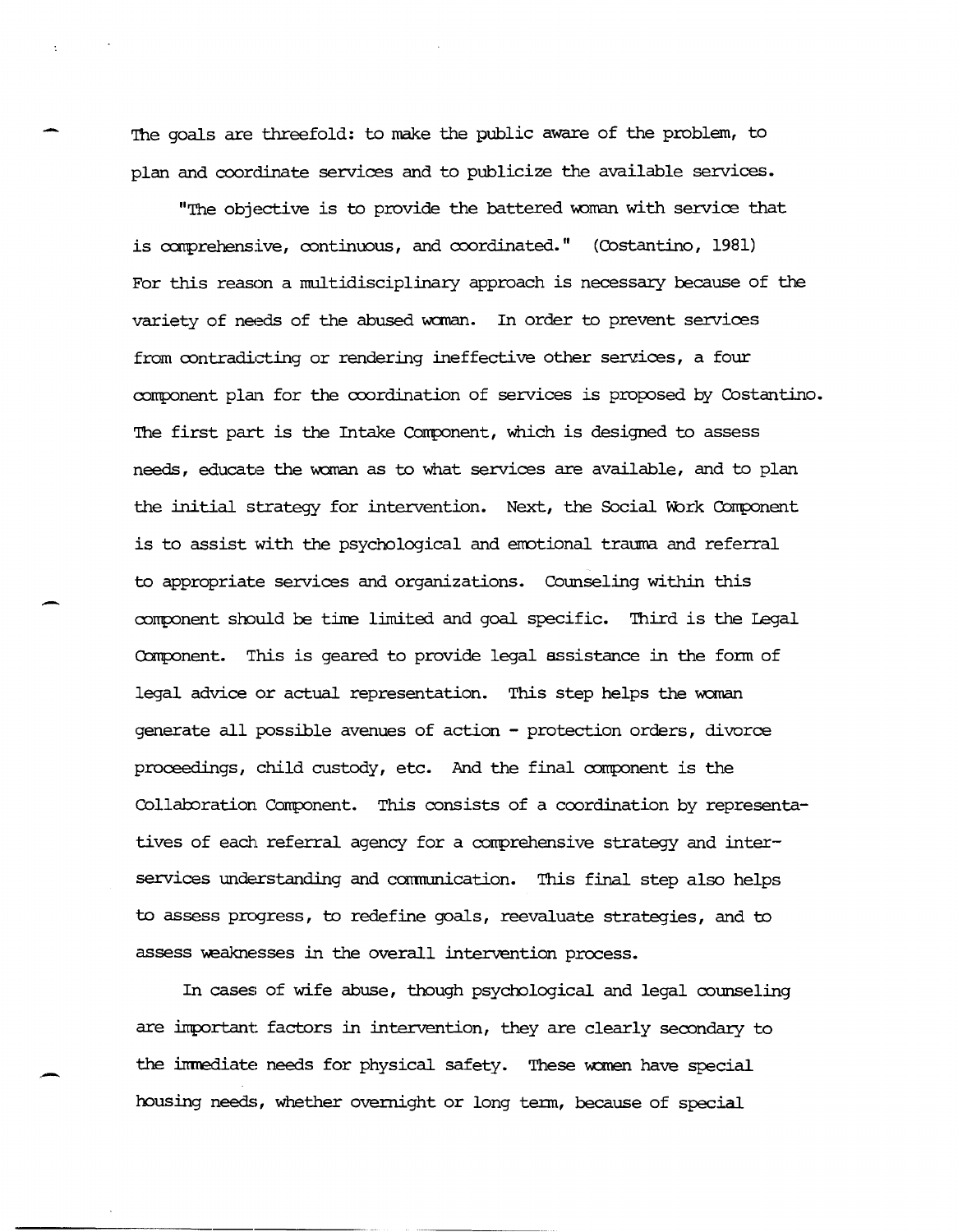either locked into the situation or, as a few desperate women have done, take justice into their own hands. Recently, a number of court cases have appeared where women are on trial for manslaughter because they refused to be abused any further and have killed their husbands - some in self defense, some premeditated.

Another problem, though less dramatic, is the controversy over free legal services. Often, free legal services are refused women because their husbands earn too much money, making them ineligible for financial or legal assistance (Eisenberg and Seymour, 1979).

-

Among the social services there are also problems, the greatest being a lack of cooperation among the various social services and agencies. Disunity in dealing with the problems of the abused women leads to fragmentation and isolation of service agencies which in turn results in compounding the problems of the battered woman in, many times, their weak attempts to find comprehensive aid. Bass and Rice (1979) conducted a study surveying the varying attitudes and responses of service agencies to the plight of the battered woman. In this study, nine agencies, each considered likely to come in contact with family problems and domestic violence, were interviewed. They were all located in the same urban area and the format of the interview dealt with the agencies' awareness of violence in the family setting, awareness of the relationship between violence and other problems in the family, the agencies' procedures when encountering cases of family violence, and most importantly, the agencies' awareness of referral and resource services in the community. The data showed that many professionals were unaware of other services; some even had inaccurate information as to the provisions of other service agencies. And of those who knew of various professional services, many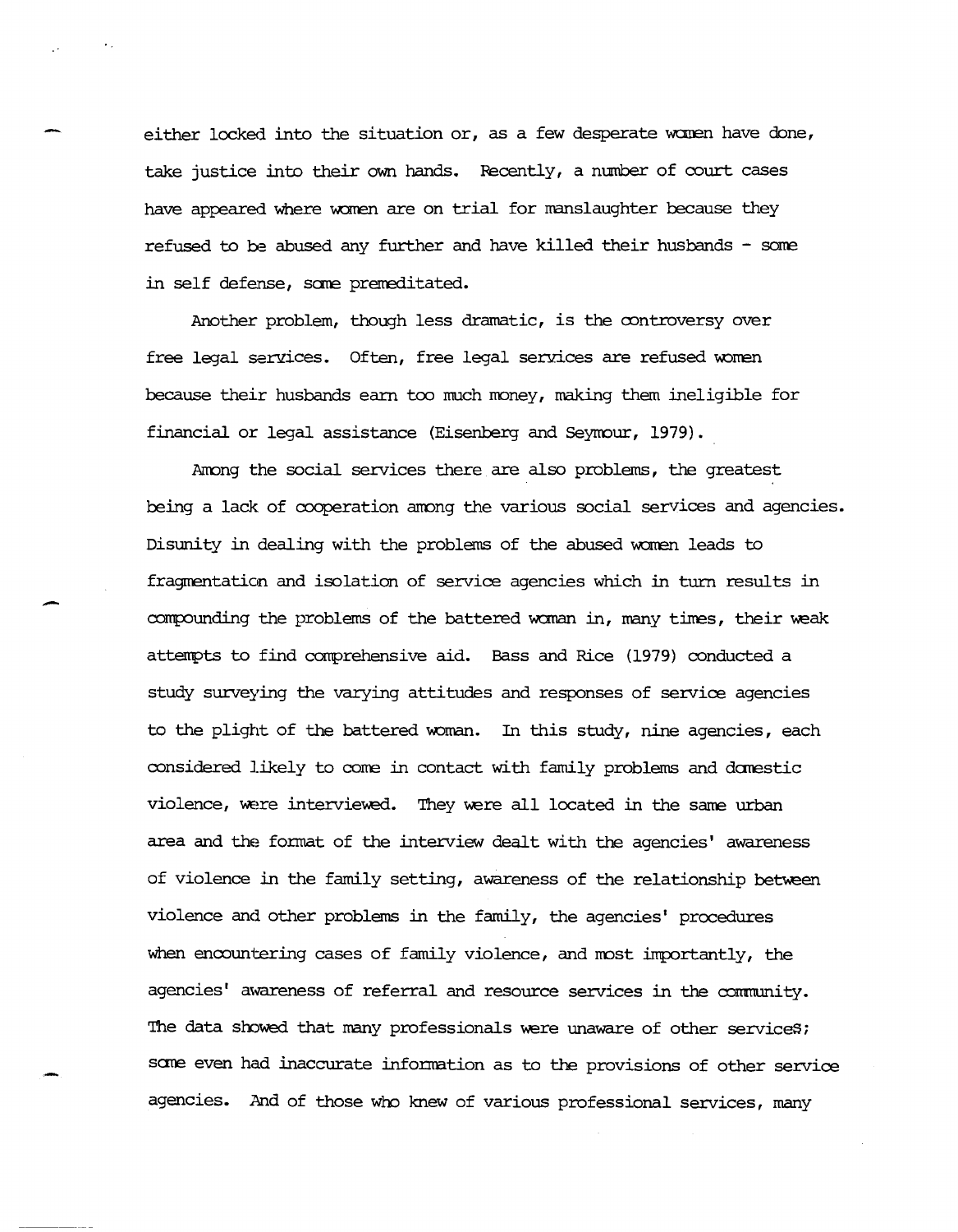circumstances. Often when these women choose to leave the violent situation they have no money, on place to go, and they lack the confidence to find alternative housing arrangements. Currently, housing officials are being sensitized to the needs of battered women. A few years ago a series of White House meetings on family violence made three recormendations:

- 1. battered women should be given priority in public housing
- 2. rent subsidies should be provided to battered women and their children
- 3. social service programs should be given higher priority for community development block grant funding (CDBG funding)

With temporary housing, most women stay approximately three to six weeks. After that, many are forced to go back to their spouse because they cannot afford long-term housing on their own. But efforts are being made to create more affordable long term housing (Golde, 1980).

What are the problems with these services and why are they sometimes ineffective? At a glance, the number of services available and the coverage of concerns would tend to indicate that everything is being done to alliviate the problem of wife abuse. Upon close examination, it is clear that each of the services in some way fails to fully deal with the problem.

The police force in itself is a very useful tool in the prevention of most violence. That is not always the case with wife abuse. The law enforcement services, if called at all, are usually called upon because of an immediate need for protection. The problem comes with the realization that the police regard this domestic violence as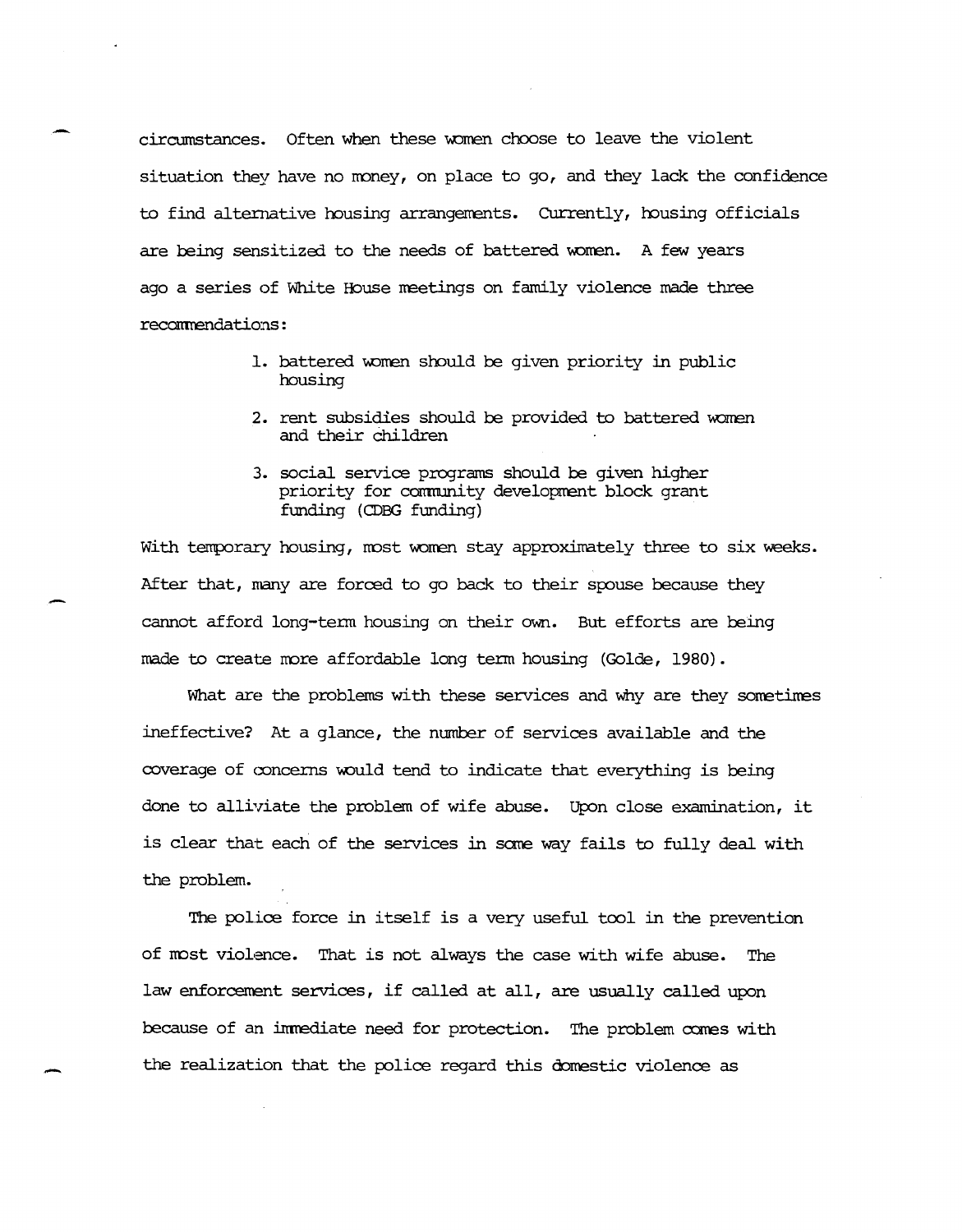"personal disturbances." They hesitate to get involved in any family disputes such as this. Many times, if and when they respond to a call of this nature, they simply try to calm down the two parties and then leave. No action is taken to prevent the husband fran continuing his rage, which is likely to be even more severe because of his embarrassment in being confronted by the police. Eisenberg and Seymour (1978, 1979) submit that calling the police is not always profitable. They cite a situation where one woman called the police because her husband threatened to kill her. The police did not respond to the call and later she was found dead. They also argue that in no other situation of violence do the police advise the victim to reason with the attacker except in cases of domestic violence. But the statistics give good reason for police to be wary of domestic violence calls. It seems more officers are killed responding to this type of call than any other.

-

 $\overline{\phantom{0}}$ 

Another problem arises once charges have been filed against a batterer. CUrrently, there are no provisions in our judicial system to deal with darestic violence. The judicial system plays a "hands off" gane when it comes to domestic disputes. The women who do press charges against their husbands have a hard time seeing results. One woman brought charges against her husband five time. Each time the judge made the husband promise to stay away from her and then the man was set free. This happens frequently in court situations such as these. The batterer is brought to court where he receives a reprimand and is ordered to stay away. There is no protection provided for the woman and nothing prevents him from going back and beating her again - only this time worse because he is enraged by the public measures she has taken against him. If the courts and the police cannot offer adequate assistance many women are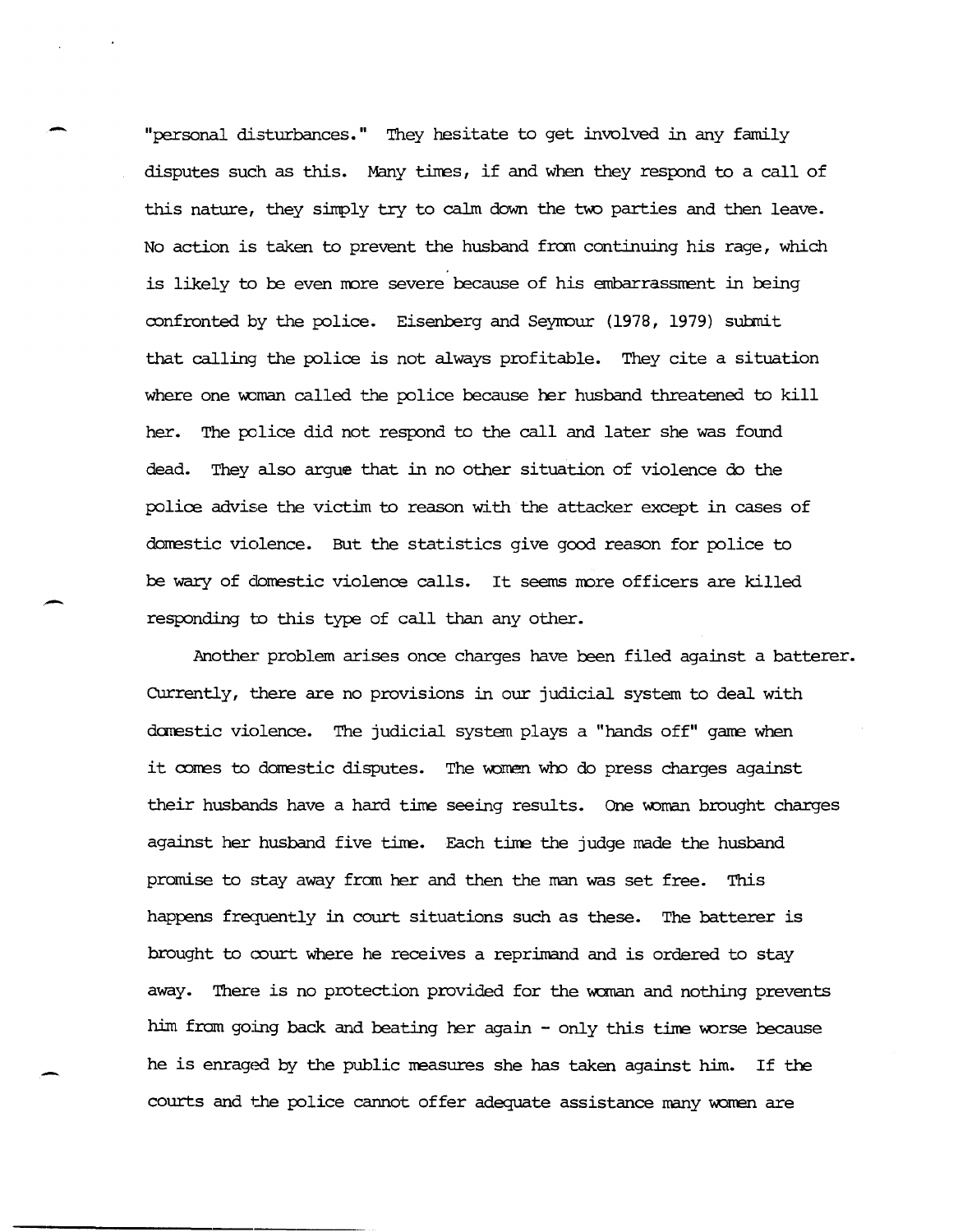were not likely to share this information with their clients. Bass and Rice suggest on possible explanation for this was becuase they dealt with wife abuse in the same manner as any family problem - therefore eliminating the need for specialized services. Another problem between services was in competition for funding. Overall, most agencies failed to realize that the battered woman has a myriad of needs that no one organization can adequately meet.

Besides a lack of intervervice coordination, many times there are deficiencies within an organization. McEvoy, Brookings, and Brown (1983) looked at a ccmnuntiyorganization in terms of its effectiveness and strategy. The study focused primarily on the staff - their potential problems and defieciencies, and the network referral system. The methods of investigat:ion consisted of interviews with the organization's staff, interviews with different staff from each of the services in the referral network, and the organization's records. As a result of the study, it was found that there were critical dificiencies in important aspects of the training of the staff. Sane of the areas of need included crisis intervention counseling, legal expertise, training in both information and the process of legal counseling, and public infonnation techniques such as reaching target audiences with adequate infonnation. Also, there was a problem with "staff burn-out", in that sometimes individuals were given too much responsibility in the coordination of all the facets of the service. The other area of problems dealt again with the network of referral services. There tended to be little or no consultation and education as to what the other agencies had to offer the battered woman. Therefore referral was limited. There was a lack of coordination of treatment planning across services which could result in a level of mistrust.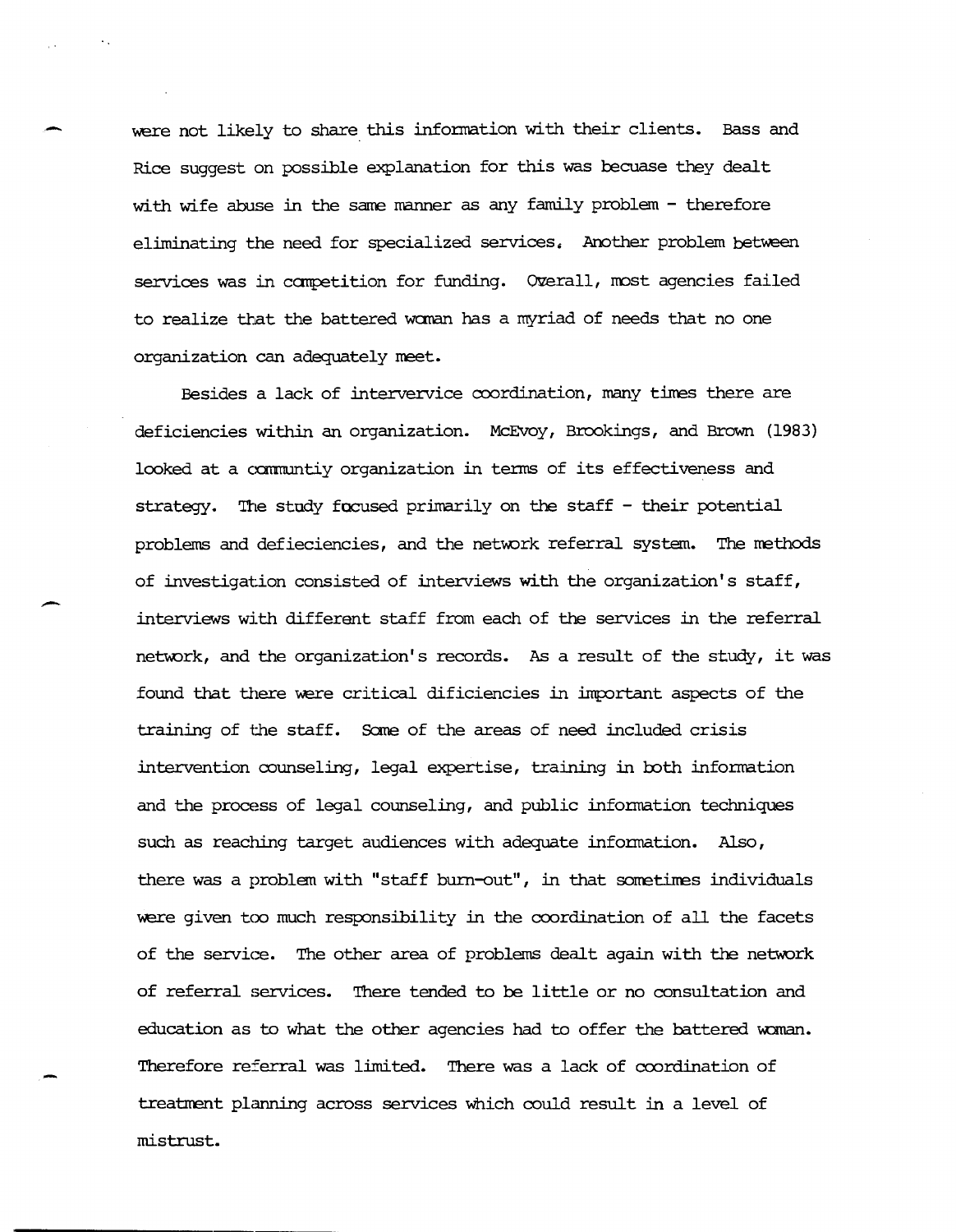This study suggests that these two major medds can be met at the same time. The organization should utilize professioanls from each of the referral services as trainers for their staff. The network should include agencies such as law enforcement, legal services, community housing, psychological counseling, etc. A contact person should be established in each agency with the goal of educating them as to the services the organization provides.

-

 $\overline{\phantom{0}}$ 

-

What are the special counseling needs of the battered wife? Research shows that "initially the universal reaction to. victims of violence is to reject them." One reason for this is that it is hard for people to see the victim as completely innocent (Symonds, 1979). "'What did you do to provoke him?' is a question comronly asked of the wife. It is suggested that the wife's behavior, rather than the husband's is dysfuntional." (Nichols, 1977) This is a pitfall those in the counseling professions mlst avoid. An abused woman needs compassion and security. She needs to learn to deal constructively with her emotions and to be able to think through her options clearly. Star, et al (1979) suggest seven principles in treatment and intervention:

- 1. Assess the inmediate crisis this requires a supportive response on the part of the counselor. The wanan needs assurance that seeking help will actually be successful and beneficial.
- 2. Take an in-depth history this includes information concerning her role in the relaitonship, her expectations, her feelings about herself and her spouse and any childhood experiences with violence.
- 3. Know the local resources most women are unfamiliar with what services are available and what they can do.
- 4. Increase the client's mastery of her envirorment help her to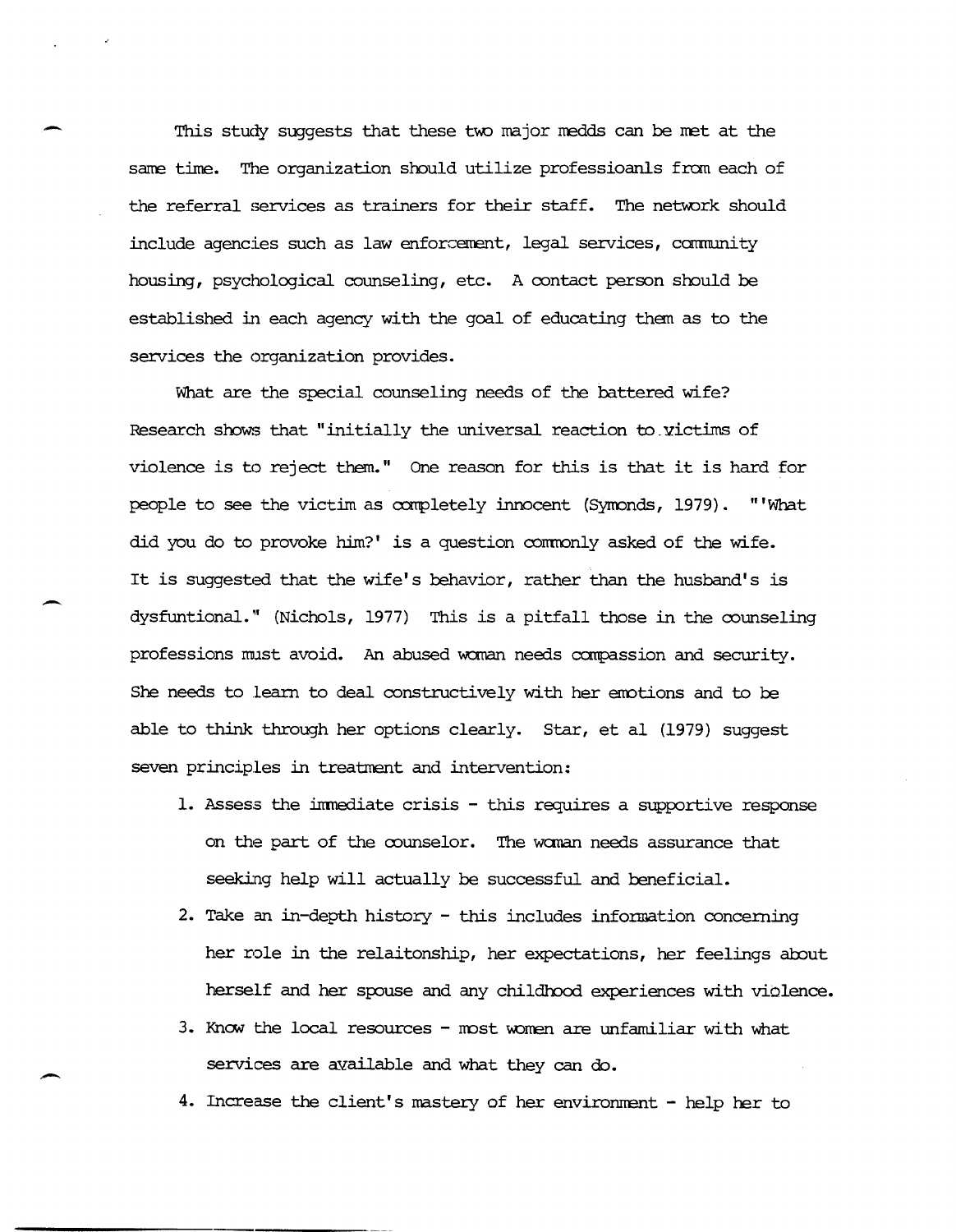renew confidence and self-esteem, while helping her to gain autonany and decision making ability.

-

-

-

- 5. Encourage emotional monitoring the abuse wife must learn to express her emotions as she has probably spent a great amount of time focusing on her spouse's problems and feelings while ignoring her own.
- 6. Offer a role model establish a trust relationship as a peer. "Offer new ways to perceive reality."
- 7. Anticipate ambivalence realize that she will experience uncertainty about even seeking help. Ib not force her into decisions because of personal views, values and feelings. It may be quite awhile before she is ready to make any decisions about the situation.

This last point is stressed by Hendricks-Matthews (1982). She contends that many times intervention fails, not because of deficiencies in the therapy techniques, but because the woman is not yet ready for therapy. Those working with wife abuse victims must be sensitive to a woman's readiness for therapy, examining each case's individual differences, the extent of learned helplessness, the woman's perception of the causes of the violence and her locus of control. As in any counseling situation, inappropriate or poorly timed therapy could result in serious setbacks. The woman's feelings of hopelessness may be compounded or she may develop a disregard for a service agency because she felt pushed into something she was not prepared for. She may claim the ineffectiveness of the therapy to be the fault of the agency, when in actuality, there may be nothing wrong with the intervention techniques. As with a physical problem, an assessment of the situation is necessary before the prescription

------.---~-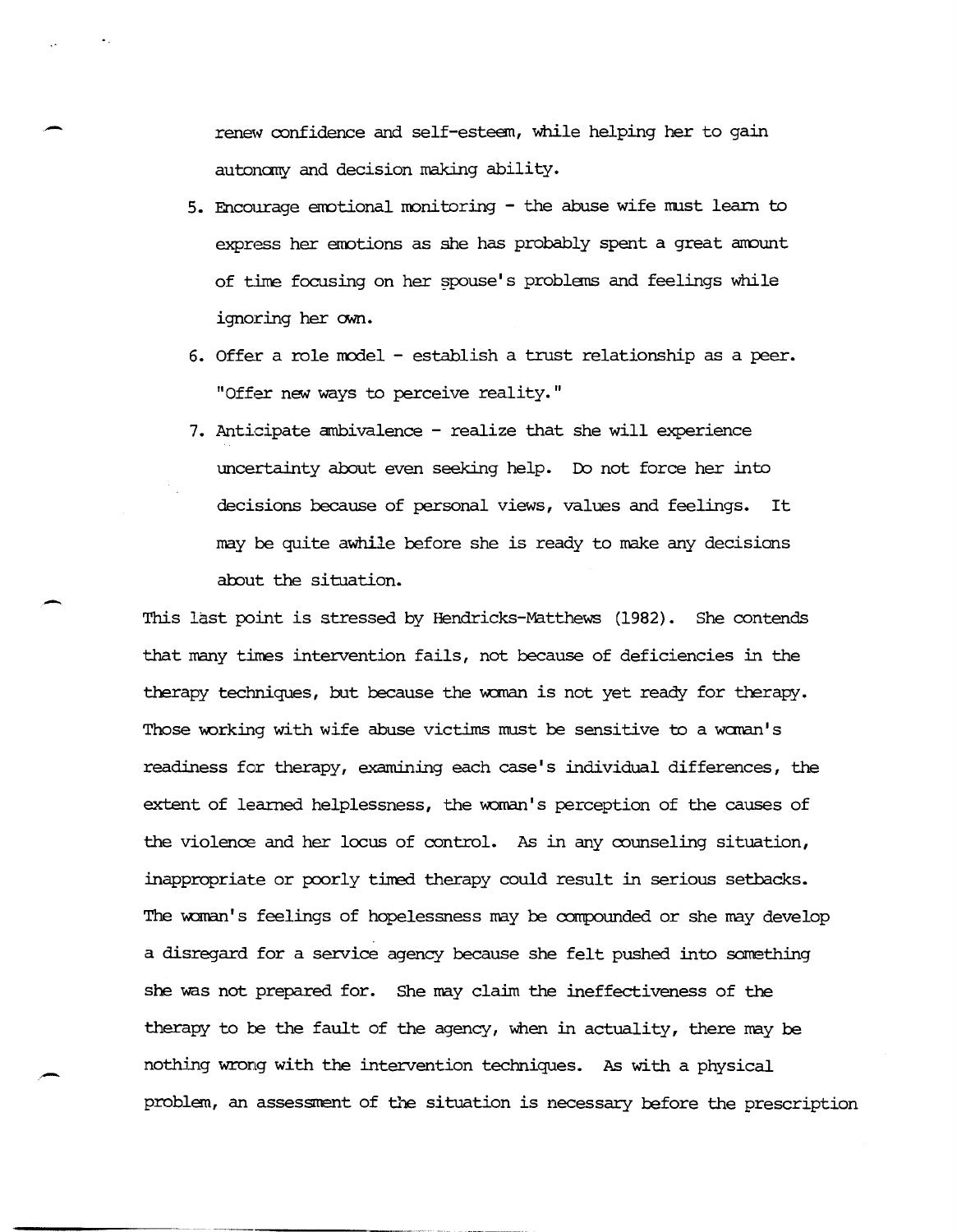of intervention. Chances of therapeutic success increase when specific individual needs are assessed and a specific strategy and timing of therapy can be developed (Hendricks-Matthews, 1982; Snyder, 1981).

There are several therapy options available to the battered woman. There is individual therapy, group therapy, and family counseling. There are support groups, consciousness raising groups and programs designed to provide assertiveness treaining. One such program was conducted in Dayton, Ohio. This pilot program, the Battered Women Project, in conjunction with the YWCA, offered a series of assertiveness training sessions. The program consisted of a twelve week plan where participants met three times a week for two hour sessions. The training focused on developrent of ccmnunicaiton skills and assertiveness tr aining within a supportive and positively reinforcing environment. According to the format, each session consisted of a sharing time where participants were encouraged to share their experiences, promoting an attitude of "you're not alone." This time was also used to discuss how the specific situations could have had positive outcomes with the use of assertiveness and communcation techniques. Next, there was a time of role playing. The role playing was limited to actual situations and all possible outcarnes were explored along with all possible patterns of response. Then a lecture was presented dealing with a specific assertiveness skill such as personal rights of an individual, verbal and non-verbal communication, compromise, making and refusing requests, clarifying messages or dealing with emotions. Assignments were made for the women to use those skills in not only their marriage/boyfriend relationships, but also in, other interpersonal camunications. Each wanan was asked to keep a journal of experiences while using the assertiveness techniques. In the analysis

-

--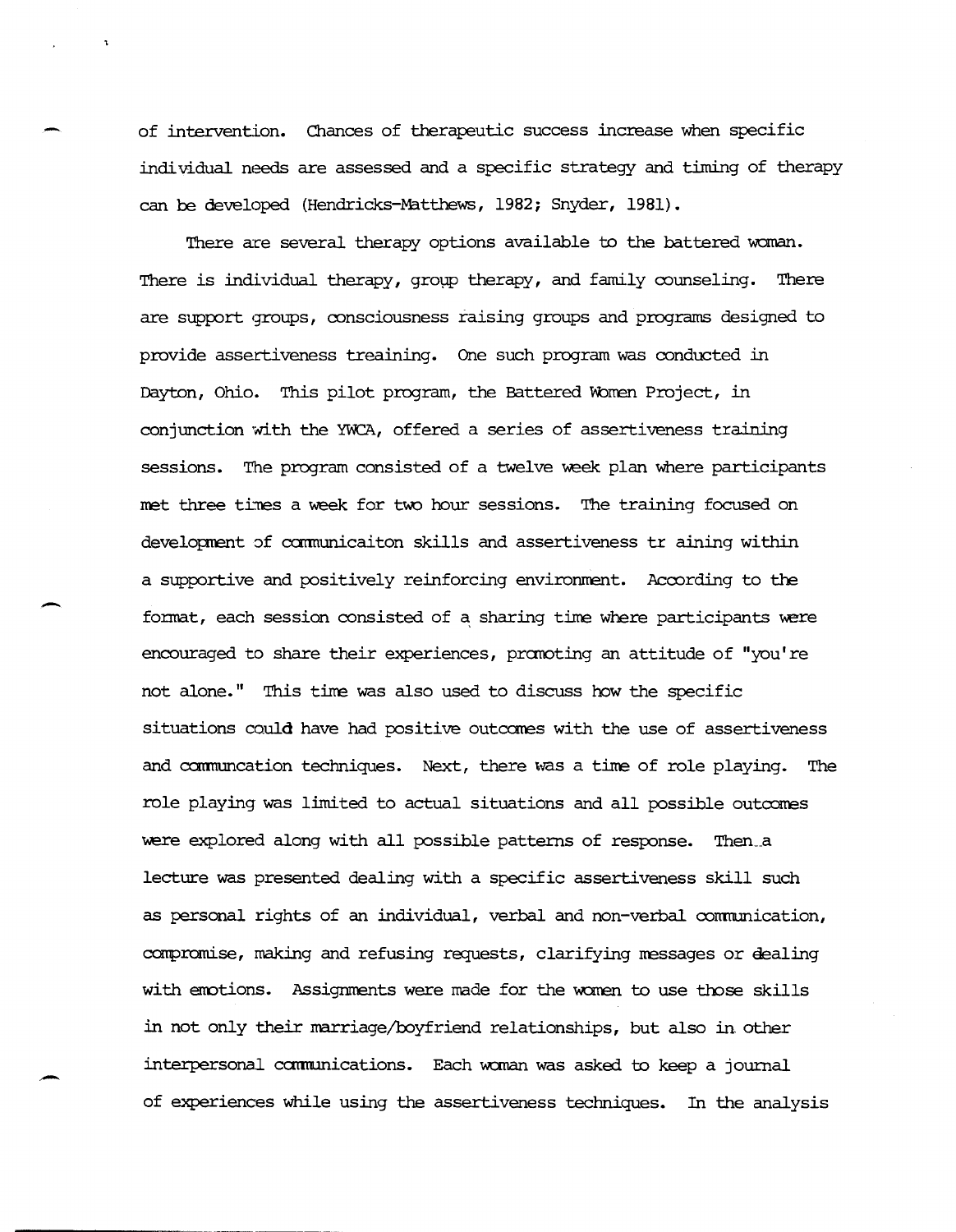of the program, the study gathered self-reports from the participants. These self-reports showed the program to be successful in certain areas of behavior changes. Yet, the study is inconclusive and follow-up research is necessary to attain long term effects of the program (Jansen and Meyers-Abell, 1981).

Assertiveness training is but one type of coping skill available for the intervention process. Yet, the most crucial thing to remember is that each case of wife abuse has its own set of unique circumstances. Intervention strategies should be tailored to the specific situation. There will never be a pat answer to the problem of wife abuse. Its cures are as complex as its causes. Fortunately, headway is being made in areas of research and education of the public. Government and private funding has given a much needed boost to the services available to help the battered woman, but the battle is far from over. Wife abuse affects thousands of families each year. Its destruction is both physical and emotional. It cripples. It scars. It tears relationships apart. But progress in stopping it can only be made as the myths are dispelled and the truth about wife abuse is brought out into the light.

-

-

.,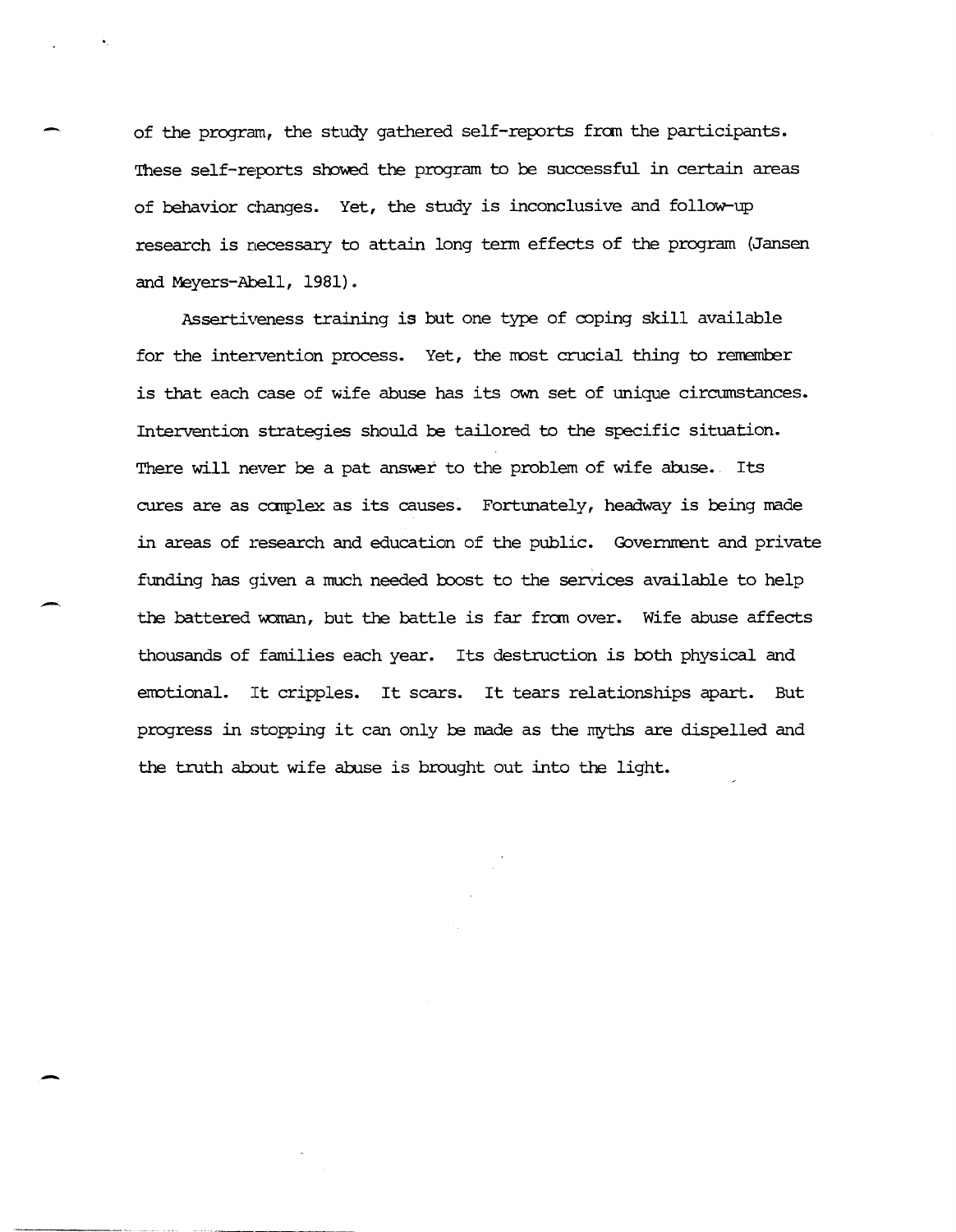## BIBLIOGRAPHY

"

-.

-

,,-

- Bass, David and Rice, Janet. "Agency responses to the abused wife." Social Casework, 1979,  $60$ , pp. 338-342.
- Bowker, Lee. "Battered women and the clerqy: an evaluation." Journal of Pastoral Care,  $1982$ ,  $36(4)$ , pp. 226-234.
- Carlson, B.F. "Battered women: a study of women and their Assailants." Social Casework, 1977, 22, pp. 455-460.
- Costantino, Cathy. "Intervention with battered women: the 1.::;:':r2r-'cs::Jcic.l ':or:'2r t2ZLi." f,::Jci2.1 ','or::, 10:31, ,2'(.~((J) pp. 456-460.
- Eisenberg, Alan D. HAn overview of legal remedies for battered women. Pt. 1." Trial, 1979, 15, pp. 28-31.
- odr, 2011.<br><u>Trial</u>, 1973, <u>14</u>, pp.
- Elbow, Hargaret. "Theoretical considerations of violent marriages." Focial Casework, 1977, 58, pp. 515-526.
- Flynn, John P. Wecent findings related to wife abuse."  $\texttt{Social}$  Casework, 1977, 53, pr
- ao t<br>9<mark>p.</mark> Gelles, Richard J. "Abused wives: why do they stay?" Journal
- Golde, Hadeline. "Federal programs provide housing assistance for battered women." Journal of Housing, 1980, 37, pp. 443-447.
- Hanks, 3.E. and Rosenbaum, C.P. "Battered women: a study of women who live with violent alcohol abusing men." American Journal of Orthopsychiatry, 1977, 47, pp. 291-306.
- Hendricks-Matthews, Marybeth. "The battered woman: is she ready for help?" Social Casework,  $1982$ ,  $53(3)$ , pp.  $131-137$ .
- Hendrix, M.J.; La Godna, G.E.; and Bohen, C.A.  $"$  "Dattered ix, M.J.; La Godna, G.E.; and Bohen,C.A.<br><u>American Journal of Hursing</u>, 1978, <u>78</u>, pp.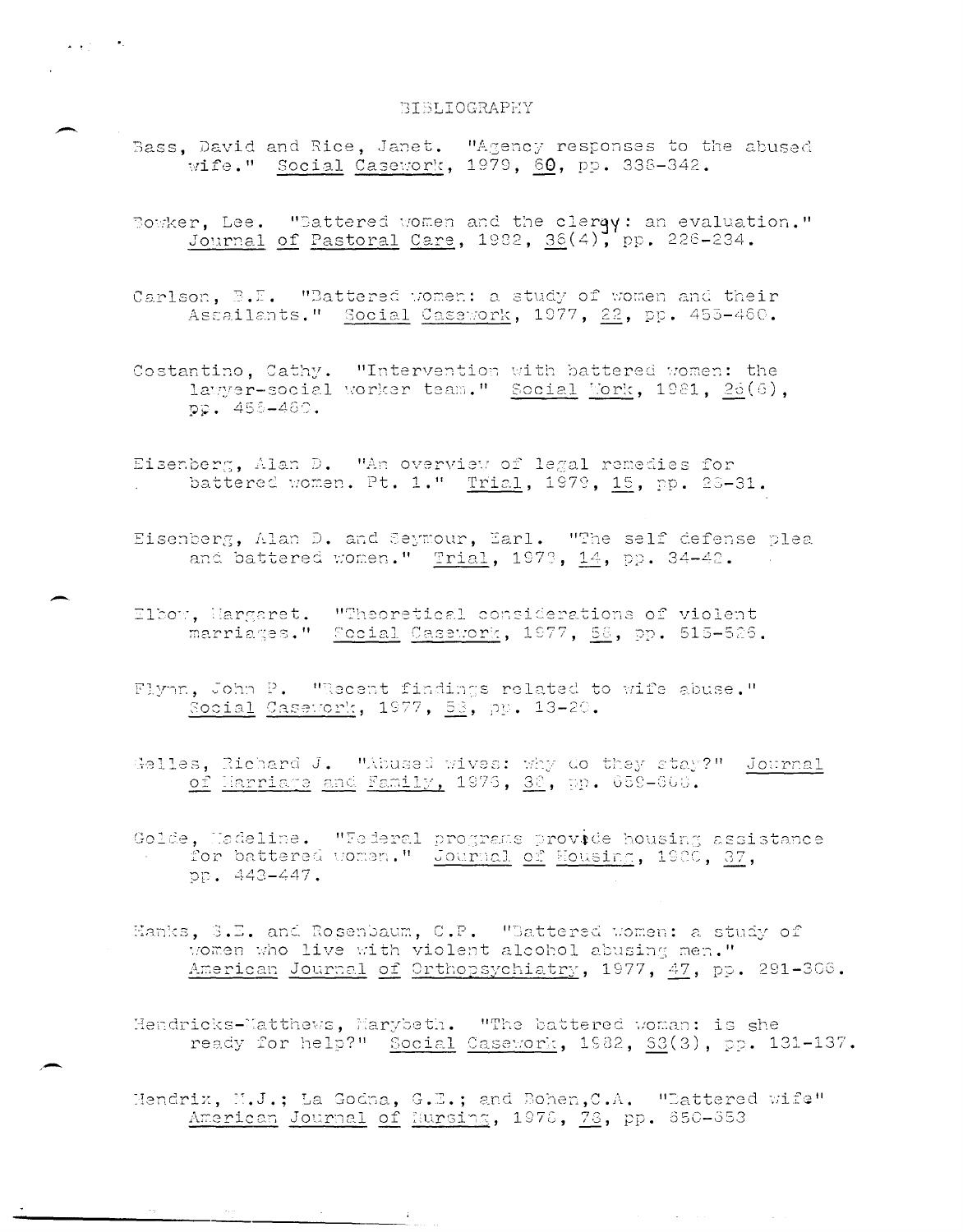Higgins, John G. "Social services for abused wives." Social Casework, 1978, 59, pp. 266-271.

..

-

 $\pm$   $\pm$ 

-

--

- Jansen, Mary A. and Meyers-Abell, Judith. "Assertiveness fraining for battered women: a pilot program." Social  $\frac{10 \text{rk}}{26(2)}, \frac{26(2)}{25}.$
- Lieberknecht, K. "Helping the battered wife." American Journal of Hursing, 1973, 78, pp. 654-656.
- HeEvoy, Alan; Brookings, Jeff B. and Brown, Clifford E. "Responses to battered women: problems and strategies." Social Casework, 1983,  $\underline{64}(2)$ , pp. 92-96.
- No Shane, C. Woommunity services for battered women." Social  $\frac{100 \text{ m/s}}{2}$ , 1979,  $\frac{24}{2}$ , pp. 34-39.
- Nichols, Beverly D. WThe abused wife problem." Social Casework, 1977, 57, pp. 27-32.
- Peretti, P.O. and Duchanan, H. "Psycho-socio-behavioral variables of enduring chronic and acute battered wife roles." Psychologia: An International Journal of  $r_{\text{sychology}}$  in the Orient, 1978, 21(2), pp. 63-69.
- Petersen, R. *"Social class, social learning, and wife abuse."*  $~\frac{1.5}{1.5}$  Services  $~\frac{5.5}{1.5}$ . 1960,  $~\frac{5.4}{1.5}$ , pp. 390-406.
- "Snyder, Douglas and Fruchtman, Lisa A. "Differential patterns of wife abuse: a data-based typology." Journal of Consulting and Clinical Psychology, 1981,  $49(\tilde{c})$ , pp. 876-085.
- Star, Anthony. Euman Aggression. (New York: Bantama Books  $Inc.$ ). 1970.
- Star, Earbara; Clark, Carol G.; Goetz, Karen H.; and O'Nalia, Linda. "Psychosocial aspects of wife battering." Social Casework, 1979, 60, pp. 479-487.
- Steinmetz, Suzanne K. "Women and violence: victims and perpetrators." American Journal of Psychotherapy, 1980,  $34(3)$ , pp.  $334-350$ .